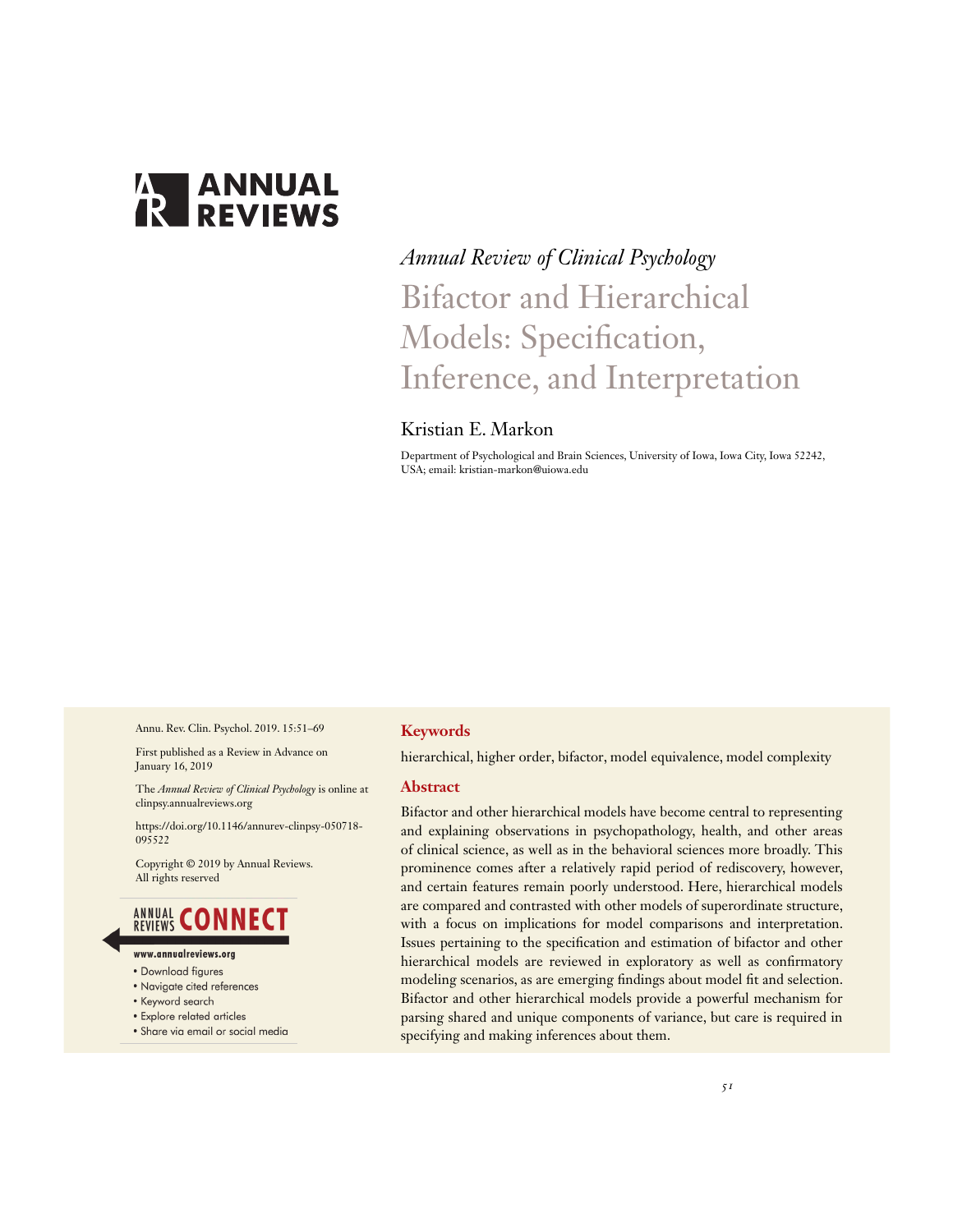#### **Contents**

| HIERARCHICAL AND HIGHER-ORDER MODELS: DIFFERENTIATING |  |
|-------------------------------------------------------|--|
|                                                       |  |
|                                                       |  |
|                                                       |  |
|                                                       |  |
|                                                       |  |
|                                                       |  |
|                                                       |  |
|                                                       |  |
|                                                       |  |

#### **INTRODUCTION**

Bifactor models are now ubiquitous in the structural modeling of psychopathology. They have been central to general factor models of psychopathology (e.g., Caspi et al. 2014, Laceulle et al. 2015, Lahey et al. 2012, Stochl et al. 2015) and have become a prominent focus in modeling a range of phenomena as diverse as internalizing psychopathology (Naragon-Gainey et al. 2016), externalizing psychopathology (Krueger et al. 2007), psychosis (Shevlin et al. 2017), somatic-related psychopathology (Witthöft et al. 2016), cognitive functioning (Frisby & Beaujean 2015), and constructs central to prominent therapeutic paradigms (Aguado et al. 2015). They have also become central to modeling method effects, such as informant (Bauer et al. 2013), keying (Gu et al. 2017, Tomas & Oliver 1999), and other effects (DeMars 2006), and they have been used to explicate fundamental elements of measurement theory (Eid et al. 2017).

Although bifactor and other hierarchical models are now commonplace, this was not always so. Their current ubiquity follows a long period of relative neglect (Reise 2012), having been derived in the early twentieth century (Holzinger & Harman 1938, Holzinger & Swineford 1937) before being somewhat overlooked for a number of decades and then being rediscovered more recently. Bifactor models were mistakenly dismissed as equivalent to and redundant with other superordinate structural models (e.g., Adcock 1964, Humphreys 1981,Wherry 1959, Reise 2012, Yung et al. 1999); as differences between bifactor models and other types of superordinate structural models became more recognized (Yung et al. 1999), interest in bifactor models reemerged.

#### **HIERARCHICAL AND HIGHER-ORDER MODELS: DIFFERENTIATING SUPERORDINATE STRUCTURAL ACCOUNTS**

The origins of bifactor models are closely intertwined with the origins of factor analysis itself and theories of general cognitive ability. Spearman, for example, in an attempt to represent Galton's (1883) theories of general cognitive ability, developed a model that distinguished between superordinate general factors, orthogonal subordinate specific factors, and error factors (Beaujean 2015; Spearman 1904a,b) (**Figure 1***a*). Although this model as formulated was not estimable, it comprised basic features of bifactor models. As such, it laid the foundation for the idea that factors could differ in their explanatory breadth, and it sparked the development of alternative models of subordinate and superordinate factors and their relationships.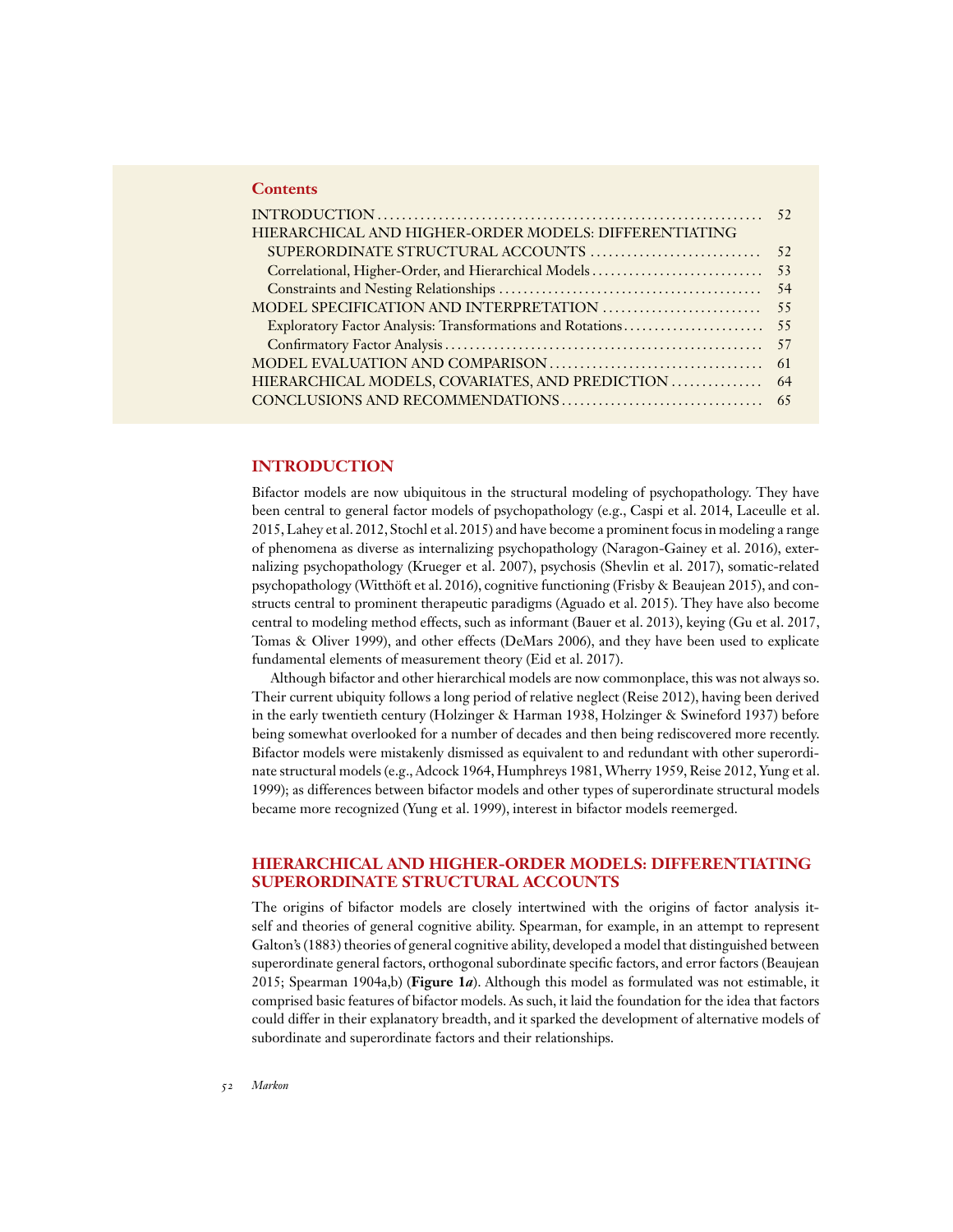

#### **Figure 1**

Hierarchical and related models. (*a*) Spearman's (1904a,b) two-factor model, a precursor to hierarchical and bifactor models. The two-factor model includes a general factor (G) as well as systematic specific factors (S) and random error factors (e). As originally formulated, Spearman's two-factor model cannot be estimated, but it established the idea of a superordinate general factor plus subordinate specific factors that account for systematic residual influences not accounted for by the general factor. (*b*) The hierarchical or bifactor model, which includes superordinate general factors (G) as well as subordinate specific factors (S); error factors are not shown. Bifactor models are a subtype of hierarchical model with one superordinate factor and multiple subordinate factors. The two-factor model and hierarchical model are examples of top-down models, in that subordinate factors instantiate residual effects that are unexplained by the superordinate factor.

#### **Correlational, Higher-Order, and Hierarchical Models**

In particular, two approaches to conceptualizing subordinate–superordinate factor relationships developed, especially in the context of understanding general cognitive ability (Beaujean 2015, Carroll & Schweiker 1951). These two paradigms differ in how levels of abstraction are modeled: In one, superordinate factors are at a greater level of abstraction because they influence subordinate factors; in the other, superordinate factors are at a greater level of abstraction because they influence a greater breadth of observed variables.

In one paradigm, exemplified by the work of Thurstone (1944), superordinate factors, such as general cognitive ability, were seen as explaining subordinate factors in a bottom-up manner. In this paradigm, subordinate factors were seen as theoretically salient, and superordinate factors, such as general cognitive ability  $(g)$ , were seen as representing the tendency for subordinate factors to be correlated (**Figure 2***a*). This bottom-up paradigm is represented by the higher-order model (**Figure 2***b*), in which general factors explain specific factors, and the latter are nested in the former. In this bottom-up paradigm, superordinate factors are superordinate because they influence subordinate factors.

In contrast, in the top-down paradigm, subordinate factors explained residual phenomena that were not explained by superordinate factors, such as g. In this paradigm, superordinate factors, such as g, were theoretically salient. This paradigm is represented by bifactor and other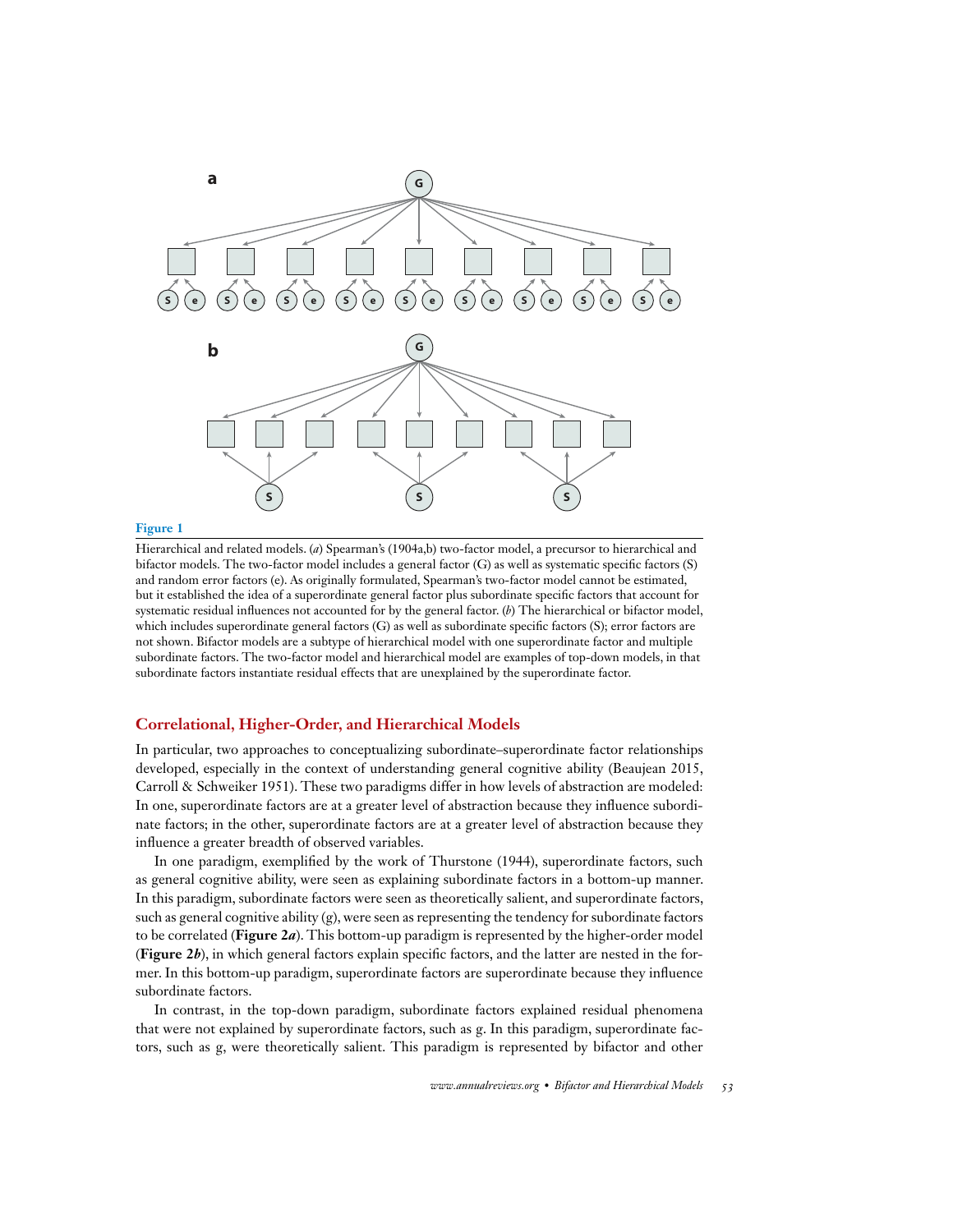

#### **Figure 2**

Correlated-factors and higher-order models. (*a*) A simple structure correlated-factors model in which subordinate, lower-order factors correlate with one another. (*b*) A higher-order model, which includes superordinate general factors (G) as well as subordinate specific factors (S); error factors are not shown. In the higher-order model, superordinate factors account for correlations between subordinate factors. These models are examples of bottom-up models, in that superordinate structural features instantiate relationships between subordinate factors.

hierarchical models (**Figure 1***b*) in which general and specific factors are orthogonal and uncorrelated with one another, explaining distinct nonnested components of shared variance among indicators. In this top-down paradigm, superordinate factors are superordinate relative to subordinate factors because they influence a greater breadth of observed variables.

Different terminology has been used for different types of hierarchical models, but for the sake of clarity, here I adopt the terminology of Yung and colleagues (1999), who were following an even older literature. In this tradition, bifactor models are a particular type of hierarchical model in which there is one superordinate factor and multiple subordinate factors. Other, nonbifactor hierarchical models might have multiple superordinate factors or more than two levels of hierarchy, such that the distinction between general (G) and specific (S) factors (**Figure 1**) is vague. In all hierarchical models, though, factors directly influence observed variables and not more subordinate factors.

Relationships between higher-order, hierarchical, and correlational models are central to understanding the statistical characteristics of hierarchical and bifactor models and their interpretation. As bifactor and other hierarchical models have been increasingly adopted, questions have emerged about their statistical characteristics and the characteristics of the inferential methods used with them in terms of estimation and model selection accuracy. Questions about their formulation and interpretation have also emerged, with relationships between superordinate structural models having a key role.

#### **Constraints and Nesting Relationships**

It is important to recognize that the higher-order model is nested in the hierarchical model as a constrained version of the latter. In a bifactor or other hierarchical model, superordinate factors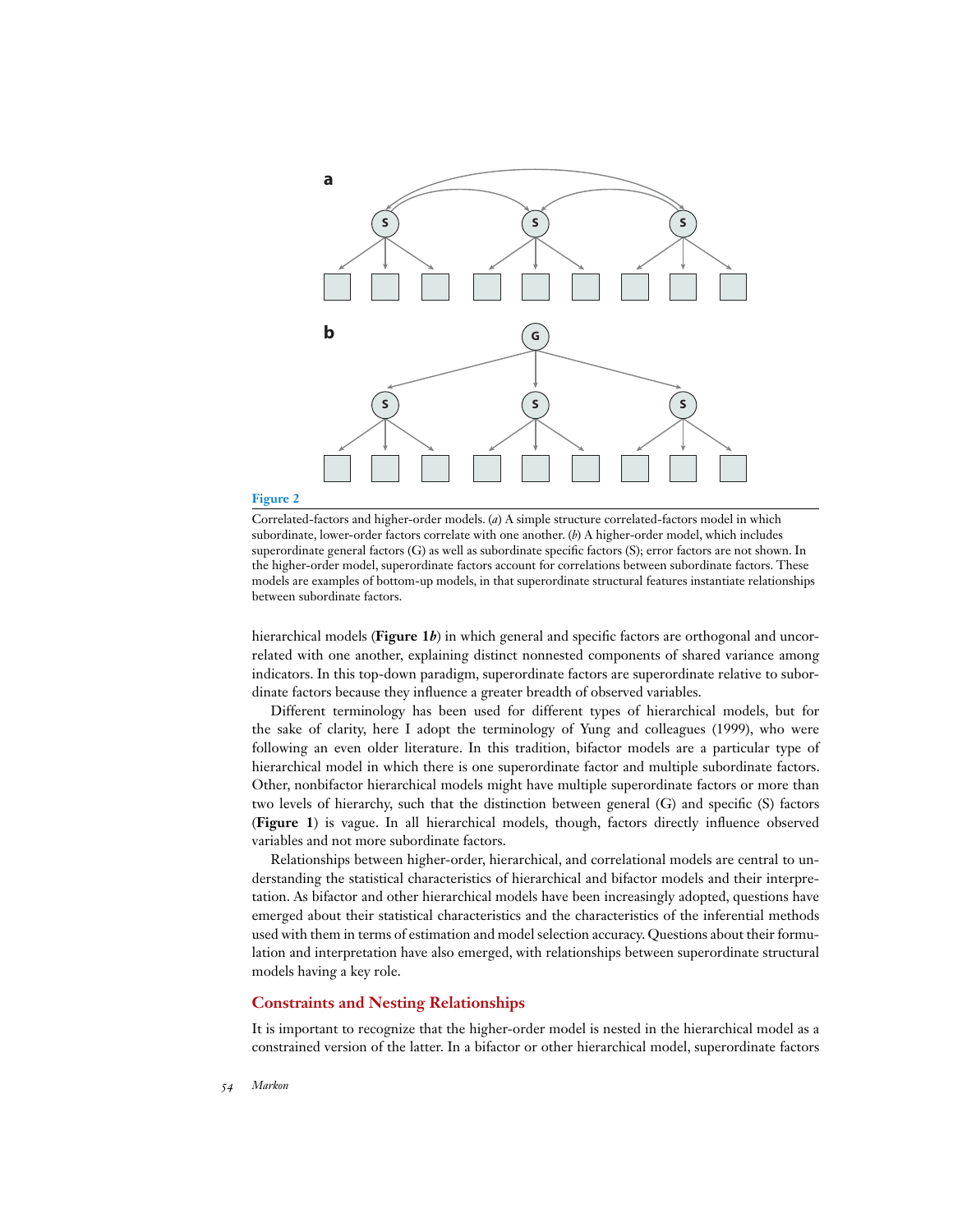can have direct associations with observed variables (**Figure 1***b*); in contrast, in a higher-order model associations between superordinate factors and observed variables are mediated through subordinate factors (**Figure 2***b*). These mediation paths can be thought of as model constraints on the associations between superordinate factors and observed variables in that in a higher-order model, the association between a superordinate factor and observed variable is proportional to the product of the path between the superordinate factor and subordinate factor and the path between the subordinate factor and observed variable. In contrast, in a hierarchical model a direct association between a superordinate variable and observed variable can be freely estimated and is not dependent on mediating subpaths.

In general, this nested relationship implies that higher-order and hierarchical models are not equivalent to one another, although hierarchical models with appropriate constraints can be equivalent to higher-order models. A variant of a higher-order model in which superordinate factors have direct effects on observed variables is equivalent to a hierarchical model (Yung et al. 1999), although this type of higher-order model is less common.

Reise (2012) articulated how different factor models of interest are related to bifactor and other hierarchical models. For example, by fixing superordinate factor loadings to zero and freeing factor correlations, one obtains a correlated-factors model. By imposing appropriate constraints on the superordinate-to-observed variable loadings of a bifactor model to represent them in terms of subordinate factors, one obtains a higher-order model. Finally, by fixing the subordinate factor model loadings to zero, one obtains a unidimensional factor model.

These constraints are critical for interpreting phenomena involving bifactor models, such as the relative fit of bifactor models compared with other models. In contrast to many model comparison scenarios, in which constraints are placed by fixing parameter estimates to particular values (such as fixing a path to zero), with bifactor model comparisons, the constraints involved often are implicit in the structural differences between the models. These constraints also have implications for interpreting different methods for estimating bifactor models, as those different estimation methods may imply different constraints.

#### **MODEL SPECIFICATION AND INTERPRETATION**

Unique challenges arise in the specification of bifactor and other hierarchical models due to their scope and overlap with other model classes. In exploratory factor analysis (EFA), bifactor models pose challenges for the specification and rotation of loading matrices because they are quasiconfirmatory, necessitating a priori specified loading patterns in the superordinate loadings but not in the subordinate loadings. Similarly, with both EFA and confirmatory factor analysis (CFA), bifactor models raise special issues with regard to model specification and identification due to their equivalence with various classes of models. Finally, interpreting models and parameter estimates can be challenging or unintuitive due to the relativistic meaning of structural features and qualitative changes in model interpretation that occur with changes in estimates.

#### **Exploratory Factor Analysis: Transformations and Rotations**

A number of loading matrix transformations and rotations have been proposed for use in exploratory delineations of hierarchical structures. Although these methods sometimes overlap, they can generally be classified as one of three types: rank-deficient transformations, analytic rotations, or targeted rotations.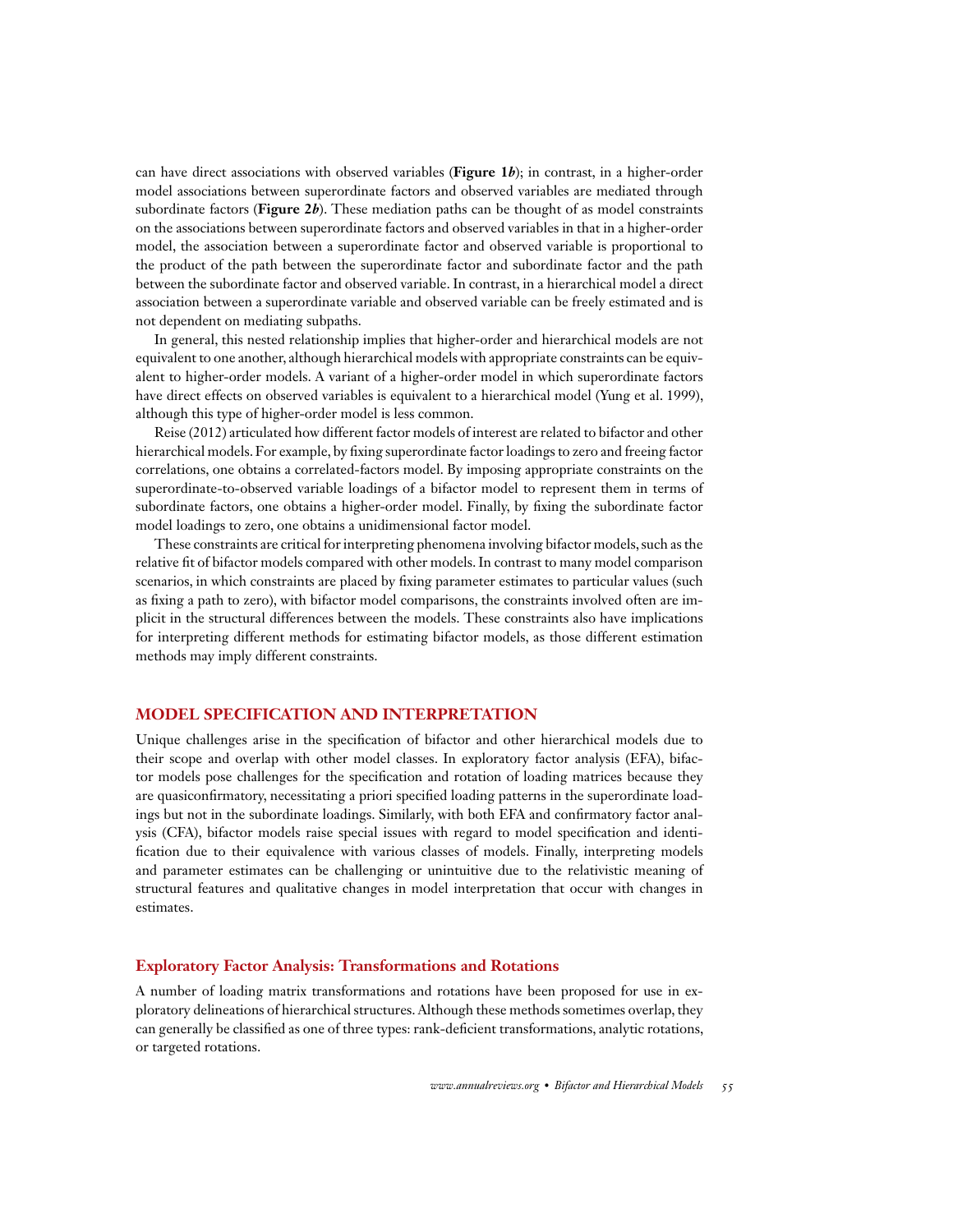**Rank-deficient transformations: Schmid–Leiman and related methods.** The Schmid– Leiman family of methods [referred to here as the rank-deficient transformation (RDT) family of methods, following Waller (2018) and Schmid & Leiman (1957); also independently discussed by Thompson (1939), Thurstone (1944), and Wherry and Winer (Wherry 1959, Wherry & Winer 1953)] comprise an older exploratory approach to hierarchical modeling. These methods now take different forms, but all reexpress an exploratory factor model, from one having fewer factors with higher-order structure (that is, factor correlations or higher-order factors) to one having more factors without higher-order structure (a bifactor model). RDT methods can be thought of as a way to reexpress a correlational or higher-order model in a bifactor form, and they illustrate the nested relationship between the two types of models.

An early form of RDT, the Schmid–Leiman transformation (SLT), works by reestimating a correlated-factors model as a higher-order factor model, reexpressing the factor correlations of that model in terms of higher-order factor loadings. The indirect effects of superordinate factors on observed variables, via higher-order and lower-order path combinations, are then reexpressed as direct superordinate-observed variable paths of a bifactor model. In the SLT, an EFA model having *p* lower-order factors is rotated using an oblique, independent-clusters rotation, and a higher-order factor model is estimated based on the factor correlations from this oblique rotation. Once the higher-order paths have been estimated, they can be multiplied by appropriate lower-order paths to obtain estimates of the implied direct associations between the superordinate variable and observed variables, as might be obtained in a bifactor model. This results in a matrix of loadings on the observed variables, including the loadings of superordinate factors on the observed variables, and of subordinate factors on the observed variables. What is obtained is a set of loadings that structurally resembles a bifactor model, but because it was obtained through a higher-order framework, is a bifactor model with those constraints and actually a rerepresentation of a higher-order model.

Waller (2018) has provided an alternative approach to RDT, one that differs from the original SLT in that it involves a single factor analysis. This approach, referred to as a direct SLT, is actually a form of rotation; rather than transform the parameters of a higher-order factor model as in the original SLT, in a direct SLT one performs a targeted rotation of an augmented loading matrix from an oblique factor analysis model. Like the original SLT, however, direct SLT results in a loading matrix that instantiates a more constrained higher-order or correlational model while resembling a bifactor or other hierarchical model.

Waller's (2018) work on RDT is important because it illustrates directly how nested relationships between higher-order and hierarchical models can change expression. In the direct SLT, one rotates an oblique loading matrix from a *p*-factor model in which a column of zeros has been added—that is, one rotates a  $(p + 1)$ -column matrix, but one in which one column consists of zeros. After rotation, the loading matrix takes a hierarchical structural form. In this way, one can think of a higher-order structure as either a constrained version of a hierarchical structure or one in which some parameters have been fixed to zero in a specific way. The form of the constraints can change, even though the underlying structural nesting is the same.

**Analytic bifactor rotations.** Analytic bifactor rotations ( Jennrich & Bentler 2011, 2012) provide an alternative exploratory approach to bifactor structure. In this approach, an EFA loading matrix is explicitly rotated to a bifactor criterion. Unlike the SLT, which involves rerepresenting estimates from an oblique rotation of a *p*-factor model, where *p* is the number of lower-order factors, in an analytic bifactor rotation, the loading matrix of a  $(p + 1)$ -factor EFA model, comprising subordinate factors and one superordinate factor, is rotated directly.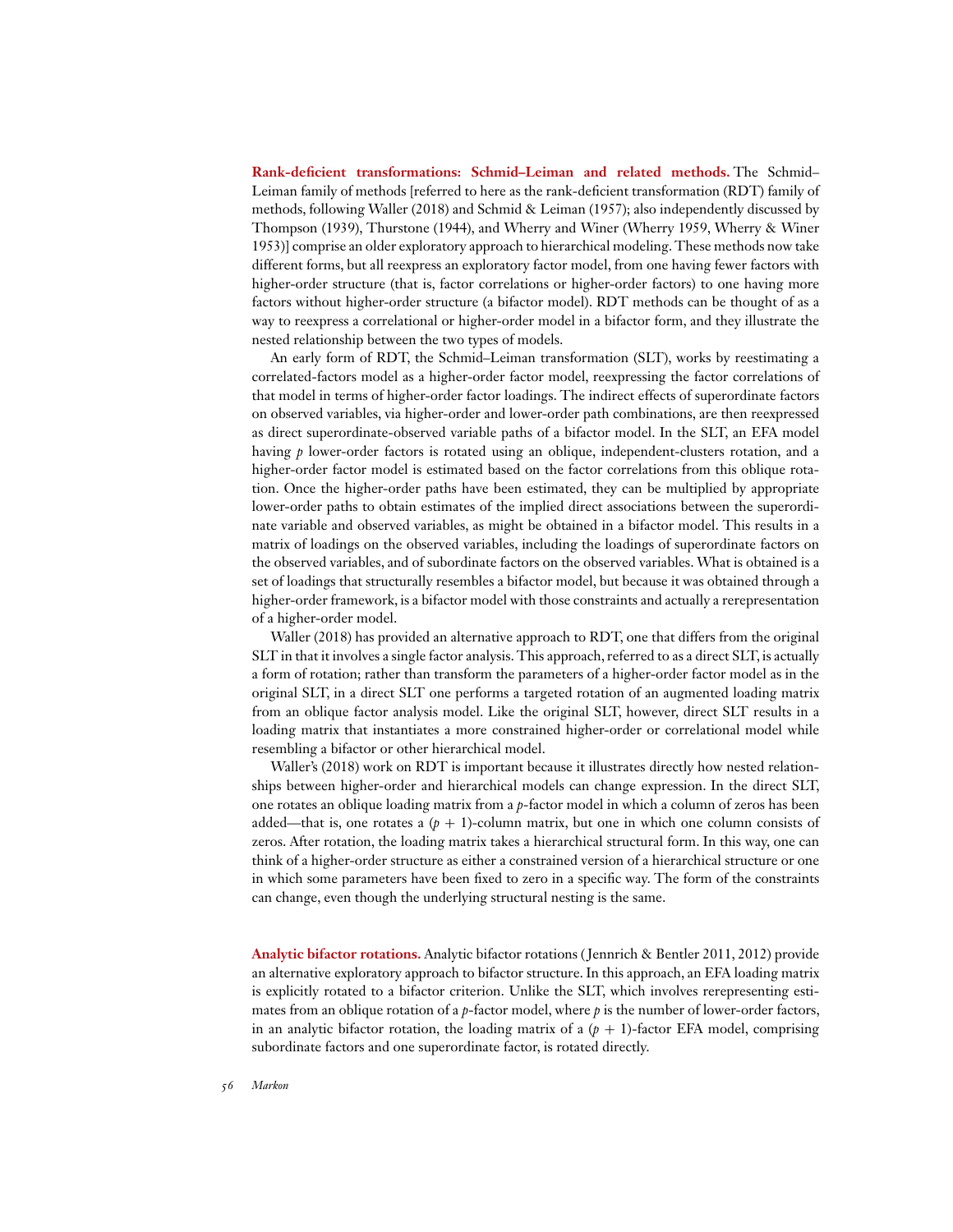Analytic bifactor rotations work by rotating the entire  $(p + 1)$ -column loading matrix such that the *p*-column subordinate loading submatrix is rotated to an independent-clusters criterion. Different orthogonal or oblique independent cluster rotations can be used, but commonly studied formulations have focused on quartimin and geomin rotations (through the analytic bifactor biquartimin and bi-geomin rotations; Jennrich & Bentler 2011, 2012). Mansolf & Reise (2016) have noted that the rotation of the superordinate factor loadings is indirect and implicit, in contrast to the rotation of the subordinate factor loadings, which is direct and explicit in that it forms the basis for the rotation criterion.

**Targeted bifactor rotations.** Another approach to delineating hierarchical structure using EFA is to use a bifactor model as a target in a procrustes (that is, targeted) rotation. In contrast to analytic bifactor rotations, in which an observed loading matrix is rotated to directly optimize a mathematical function of the observed loadings themselves, in procrustes rotation, a loading matrix is rotated to be maximally similar to some second target loading matrix. By choosing a target matrix having a bifactor structure, one can rotate the observed loading matrix to a bifactor form.

With bifactor target rotations, a paradox arises in that a bifactor target is needed in order to delineate a bifactor structure, diminishing the advantages of an exploratory approach. One solution, suggested by Reise and colleagues (2010), is to use a partially specified target loading matrix in which some of the loadings are used as a target but not others. Loadings that are more theoretically central, or known with greater confidence, might be used as targets, such as the superordinate factor loadings or a subset of the subordinate factor loadings.

Another solution, proposed by Abad and colleagues (2017), is to use an SLT loading matrix as a target. Although the SLT loading matrix actually instantiates a higher-order model, by rotating a matrix based on a  $(p + 1)$ -factor model, rather than the *p*-factor model of the SLT, one retains the information in the  $(p + 1)$ -factor model, resulting in a hierarchical model that is as similar as possible to that suggested by the SLT. Abad and colleagues (2017) further suggest using this procrustes-rotated matrix as a target itself in a subsequent step and iterating this process repeatedly until the rotated loading matrix stabilizes. Note that this differs subtly but critically from the direct SLT proposed by Waller (2018): Whereas Abad and colleagues' (2017) method rotates a  $(p + 1)$ -factor loading matrix using a pseudo $(p + 1)$ -factor target (that is, a target that appears to have *p* + 1 factors but has only the statistical information of *p* factors), Waller's method rotates a pseudo( $p + 1$ )-factor loading matrix using a pseudo( $p + 1$ )-factor target.

Both analytic bifactor rotations and the SLT are susceptible to bias and other problems in estimating higher-order factor loadings when there are cross-loadings at the lower-order level (Abad and colleagues 2017, Reise 2012). When there are cross-loadings at the lower-order level, some of the covariance implied by those cross-loadings is accounted for by higher-order factors, leading to overestimated higher-order loadings and underestimated lower-level loadings (Reise 2012). This leads to potential problems with the use of exploratory methods in scenarios in which independent-clusters structure is only approximate. Abad and colleagues (2017) provide some simulation evidence that using an SLT loading matrix as a rotation target may ameliorate some of these problems, but further research is needed to confirm their findings under a broader range of conditions.

#### **Confirmatory Factor Analysis**

The complexity of the relationships between different superordinate exploratory factor models reflects the broader complexities involved in the specification and identification of hierarchical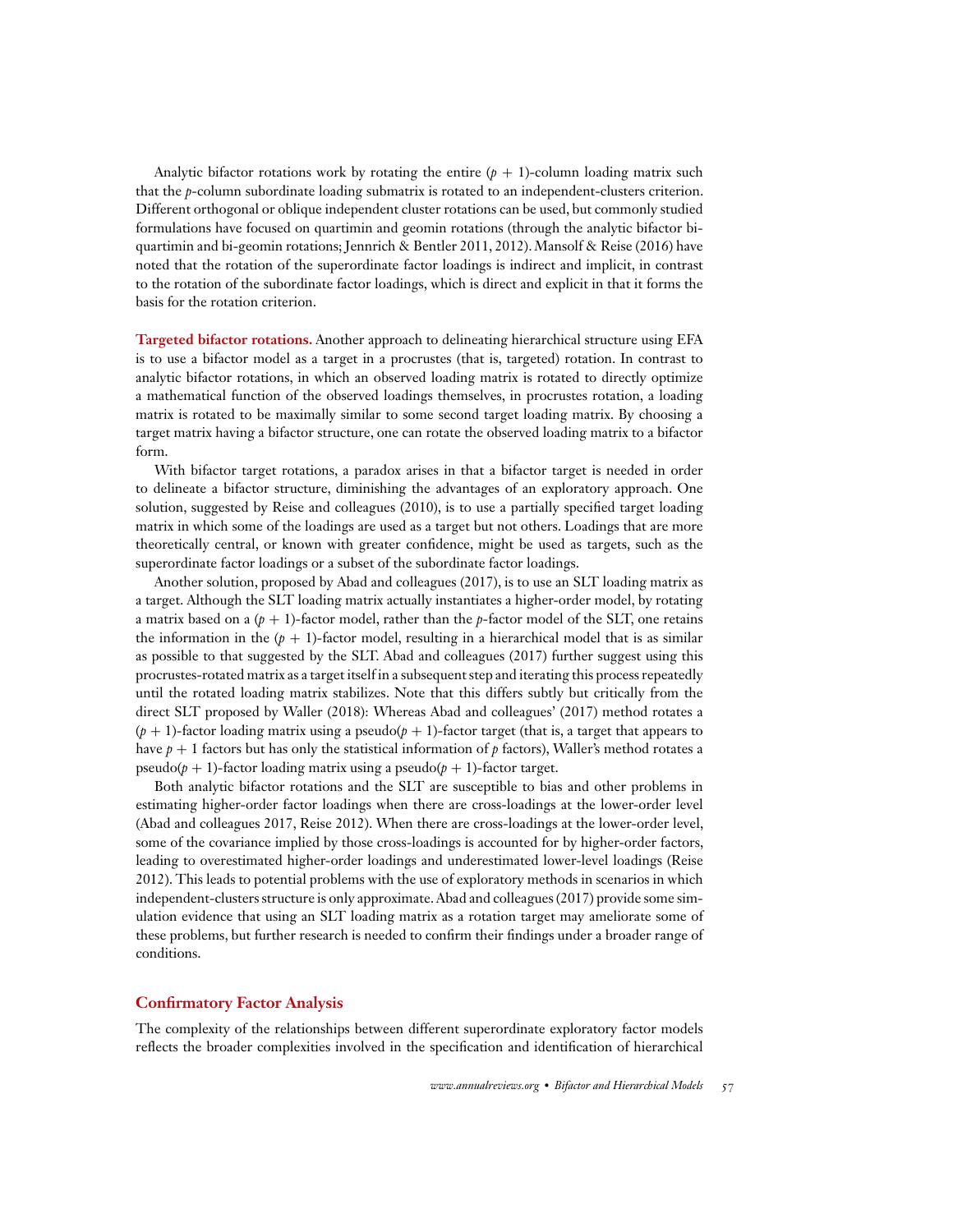models, including those in a confirmatory context. A path parameter in a hierarchical model might change in meaning or structural importance in unintuitive ways, leading to complexities in interpretation, model identification, and the estimability of models.

**Empirical underidentification.** One challenge in confirmatory bifactor modeling is empirical underidentification, in which models might or might not be underidentified and unestimable depending on the sample. Green & Yang (2018) highlighted the complexity of such issues with confirmatory bifactor models, demonstrating that bifactor models can be underidentified in samples with what they term a homogeneous-within and homogeneous-between (HWHB) covariance structure. In this type of structure, covariances are approximately equal between observed variables measuring the same subordinate factor, and they are also approximately equal between observed variables measuring different subordinate factors—that is, the block of covariances corresponding to one subordinate factor (σ*ii*) are approximately equal to one another (but not necessarily to those in another block); the block of covariances corresponding to another factor are approximately equal ( $\sigma_{jj}$ ) to one another; and the block of cross-covariances are approximately equal ( $\sigma_{jj}$ ) to one another. In this case, one has

$$
\sigma_{ii} = \lambda_{Gi}^2 + \lambda_{Si}^2,
$$
  
\n
$$
\sigma_{jj} = \lambda_{Gj}^2 + \lambda_{Sj}^2,
$$
  
\n
$$
\sigma_{ij} = \lambda_{Gi} \lambda_{Gj},
$$
 1.

where  $\lambda_{Gi}$  is the loading of a measure in block *i* from the general factor,  $\lambda_{Gi}$  is the loading of a measure in block *j* from the general factor,  $\lambda_{Si}$  is the loading of a measure in block *i* from its specific factor, and  $\lambda_{Si}$  is the loading of a measure in block *j* from its specific factor.

As Green & Yang (2018) discuss, in this HWHB scenario, there are fewer observed covariances than parameters, leading to the underspecification of models and difficulties with estimation. It is unclear whether such scenarios are typical of psychopathology data, although it should be noted that such scenarios would be predicted under certain measurement circumstances that are sometimes deemed ideal (for example, with Rasch-conforming measures, in which loadings are equal) or when covariances are uniformly low or high. In these cases, additional constraints may be necessary to identify the model, such as enforcing additional assumptions about the equality of loadings.

**Factor correlations in hierarchical models.** One specific recurring question about model identification is whether bifactor and hierarchical models can or should include correlations among the factors. The standard hierarchical model constrains factor correlations to zero, consistent with the factors being interpreted as residual influences on observed variables, when controlling for other influences. Nevertheless, various papers in the psychopathology literature have reported the results of correlations among the factors, especially among subordinate factors, raising questions about what is identified by and how to interpret bifactor models with factor intercorrelations.

Caspi et al. (2014), for example, examined three models of psychopathology, including one bifactor model with correlated subordinate internalizing, externalizing, and thought disorder factors in addition to a superordinate general psychopathology factor. This bifactor model produced inadmissible estimates, suggesting it was not specified correctly, so the authors modified it to eliminate the subordinate thought disorder factor, leaving correlated internalizing and externalizing factors and a general psychopathology factor. Although estimates converged in the overall data set, producing an estimated negative correlation between internalizing and externalizing, they did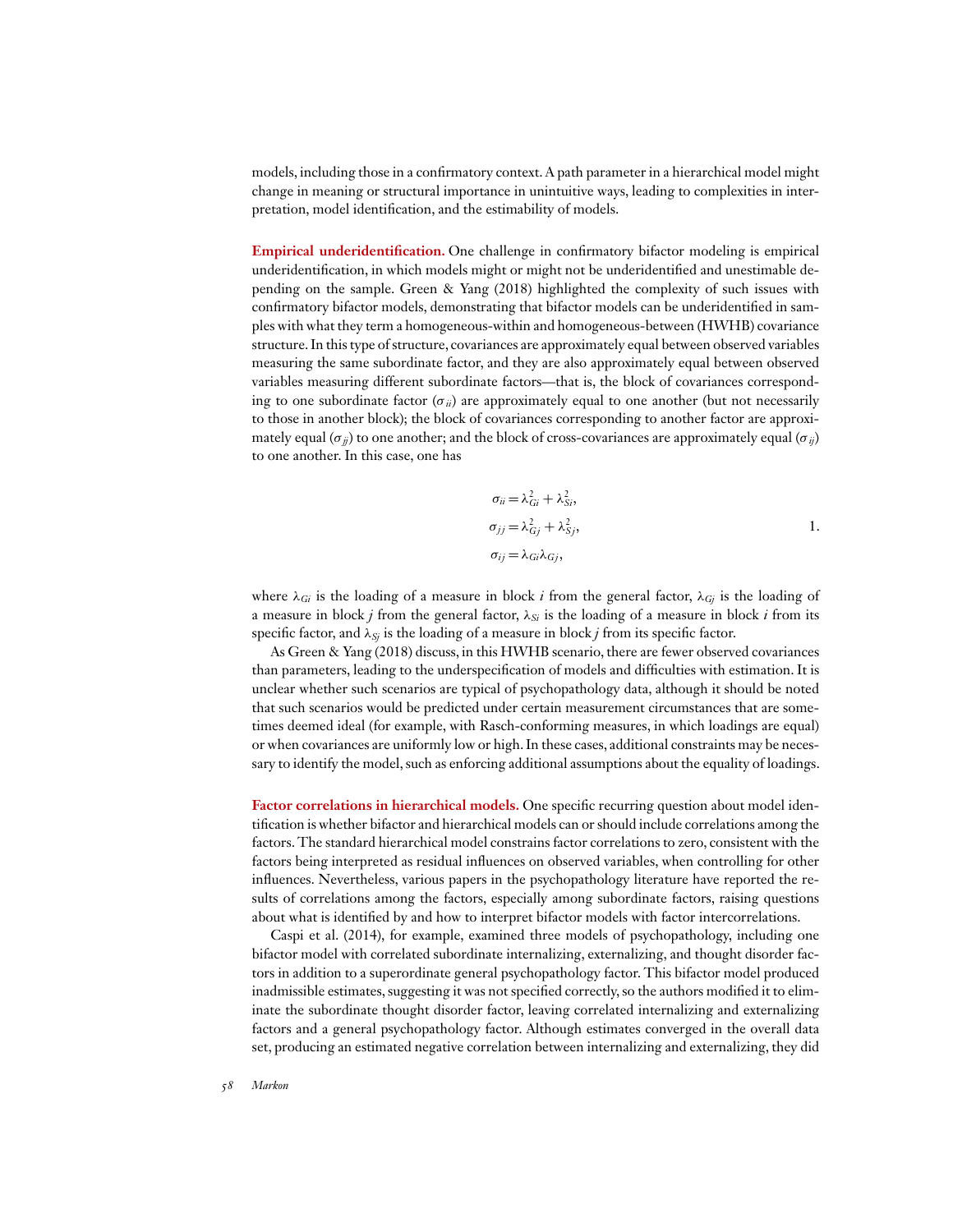not converge in all of the age subsamples (for example, within the data from 38-year-olds, negative observed variable residual variances are produced).

The difficulties with convergence encountered by Caspi et al. (2014) are common when factors are allowed to correlate in hierarchical models (Eid et al. 2017), pointing to problems with identification in doing so. Variation in convergence across subsamples also suggests the possibility of empirical underidentification problems, in which model identification depends on the sample. Extending the rationale of Green & Yang (2018) from Equation 1, with subordinate factor correlations, one would have

$$
\sigma_{ii} = \lambda_{Gi}^2 + \lambda_{Si}^2,
$$
  
\n
$$
\sigma_{jj} = \lambda_{Gi}^2 + \lambda_{Sj}^2,
$$
  
\n
$$
\sigma_{ij} = \lambda_{Gi} \lambda_{Gi} + r_S \lambda_{Si} \lambda_{Sj},
$$

where  $r<sub>S</sub>$  is the correlation between the subordinate factors. This again leads to a scenario in which there are potentially more parameters than degrees of freedom to estimate them. When factors are allowed to correlate, even if the within-factor covariances are heterogeneous to some extent, difficulties with model identification might arise if the between-factor covariances are relatively homogeneous (or vice versa). This might occur, for example, if the covariances are uniformly small.

Even if a hierarchical model with factor correlations is identified in a particular sample, questions of interpretation can be raised. For example, what does it mean for internalizing and externalizing to be negatively correlated, controlling for a general tendency of disorders to be positively correlated, including internalizing and externalizing disorders? Is this ultimately substantively different from saying that internalizing and externalizing disorders are less correlated with one another than with other forms of psychopathology? Parameters in hierarchical models generally pertain to residualized effects, which complicate the interpretation of correlations relative to intuitive conclusions.

Eid and colleagues (2017) explored factor correlations in hierarchical models, including correlations between general and specific factors as well as correlations between different specific factors. They concluded that correlations between general and specific factors were theoretically inadmissible, as these would violate interpretations of specific factors as residual effects on variables net the effects of general factors. In contrast, they also concluded that all other things being equal, correlations between specific factors could be admissible as a form of partial correlation between subordinate variables, controlling for the effect of a dominant superordinate factor. However, the bifactor models they considered included loadings from superordinate factors that did not also have loadings from subordinate markers, thus allowing for the estimation of generalfactor covariance independent of specific-factor covariance. It is unclear how subordinate factor correlations could be estimated in the absence of loadings unique to superordinate factors.

Returning to the example of Caspi et al. (2014), it is important to note that by eliminating a subordinate thought disorder factor, the authors essentially created factor loadings unique to the superordinate general psychopathology factor. That is, in the model with subordinate internalizing, externalizing, and thought disorder factors, all diagnoses had loadings from subordinate as well as superordinate factors, rendering correlations between subordinate factors unestimable. With the thought disorder factor removed from the model, the corresponding diagnoses (obsessive–compulsive disorder, mania, and schizophrenia) became indicators of the superordinate general factor alone. In that case, the correlation between internalizing and externalizing represents residual relationships between the common mental disorders, independent of internalizing and externalizing and the less common mental disorders.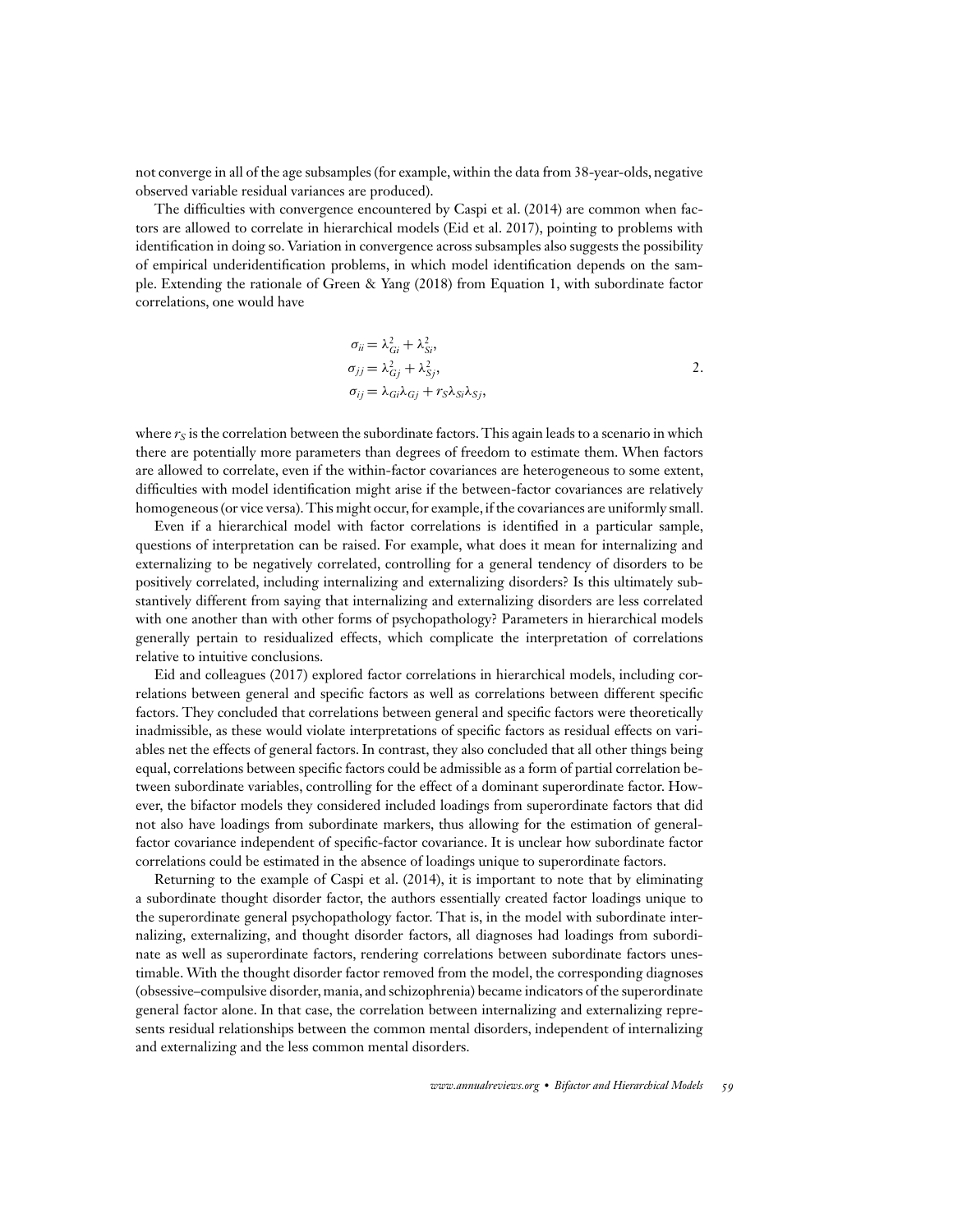Considered overall, the literature suggests that the estimation of factor correlations in hierarchical and bifactor models depends on the nature of the model being estimated as well as the particular sample of data at hand. General–specific factor correlations are likely inadmissible regardless of the scenario. Specific–specific factor correlations may be estimable if the model includes superordinate-limited indicators and if the data permit estimation of the correlations. If indicators all cross-load between superordinate and subordinate factors—because they either are specified that way or are estimated that way—or if covariances among variables are too homogeneous with reference to the factor structure being hypothesized, correlations between specific factors may be inadmissible.

**Loadings in hierarchical models: misspecification and the nature of factors.** Possible interpretive ambiguities extend further when loadings are considered. The interpretation of hierarchical models depends on a pattern of zero and nonzero loadings in which factors differ substantively in their breadth of associations with observed variables. Although the choice of model specification or rotation may imply this pattern, it does not guarantee that loading estimates will conform to it: A model may be specified as a bifactor model but not estimated as one. This complicates the interpretation of hierarchical models in that a model specified as hierarchical or bifactor might be most appropriately interpreted in a different way, for example, as a simple structure model.

Eid and colleagues (2017) provide a discussion of the types of anomalous estimates that are commonly encountered with hierarchical and bifactor models. Many of these types of anomalous estimates involve loadings that are more circumscribed than intended by the model specification. For example, factors intended to be superordinate in nature might have a number of small, even zero, loadings, so that factors specified to be general in nature may be estimated as relatively specific (for example, a putative general cognitive ability factor might have estimated loadings near zero except for those associated with measures of verbal working and short-term memory, raising questions about whether the factor is actually general if it does not also encompass other types of measures). Similarly, factors intended to be subordinate can be even more specific in the nature of their estimated loadings than intended (for example, in a study of psychosis, a factor intended to reflect positive symptoms might have prominent loadings only on measures of delusions of reference, but not on other types of delusions or hallucinations). Closely related scenarios also occur when a subordinate factor is specified as part of a best-fitting model, but the estimates imply that the subordinate factor accounts for essentially no variance in measures (Eid et al. 2017): a scenario analogous to a best-fitting model with a factor not having any substantial loadings.

Combinations of anomalous estimates can raise questions about how to interpret models that are intended to be hierarchical or bifactor in nature. For example, when factors intended to be superordinate in nature have a number of small loadings in combination with subordinate factors that are more specific than intended, this can suggest a misspecified bifactor model, raising questions about whether a bifactor-specified model is better interpreted as a simple structure model. For example, Patalay and colleagues (2015) presented an estimated bifactor model of psychopathology in adolescence, specified in terms of putative general psychopathology,internalizing, and externalizing factors. Although the putative general factor did load onto all of the variables examined, the loadings onto the externalizing variables were relatively small, and the larger loadings were on measures reflecting negative emotionality, especially markers of dysregulated negative emotion (for example, anger, sleep difficulty, tearfulness). The putative internalizing specific factor, moreover, comprised prominent loadings almost exclusively reflecting anxiety and worry. In this way, even though the model was specified as bifactor in structure, questions might be raised about whether the pattern of estimates is best interpreted as such—that is, whether factors of the model should be interpreted as general psychopathology and internalizing factors or as emotional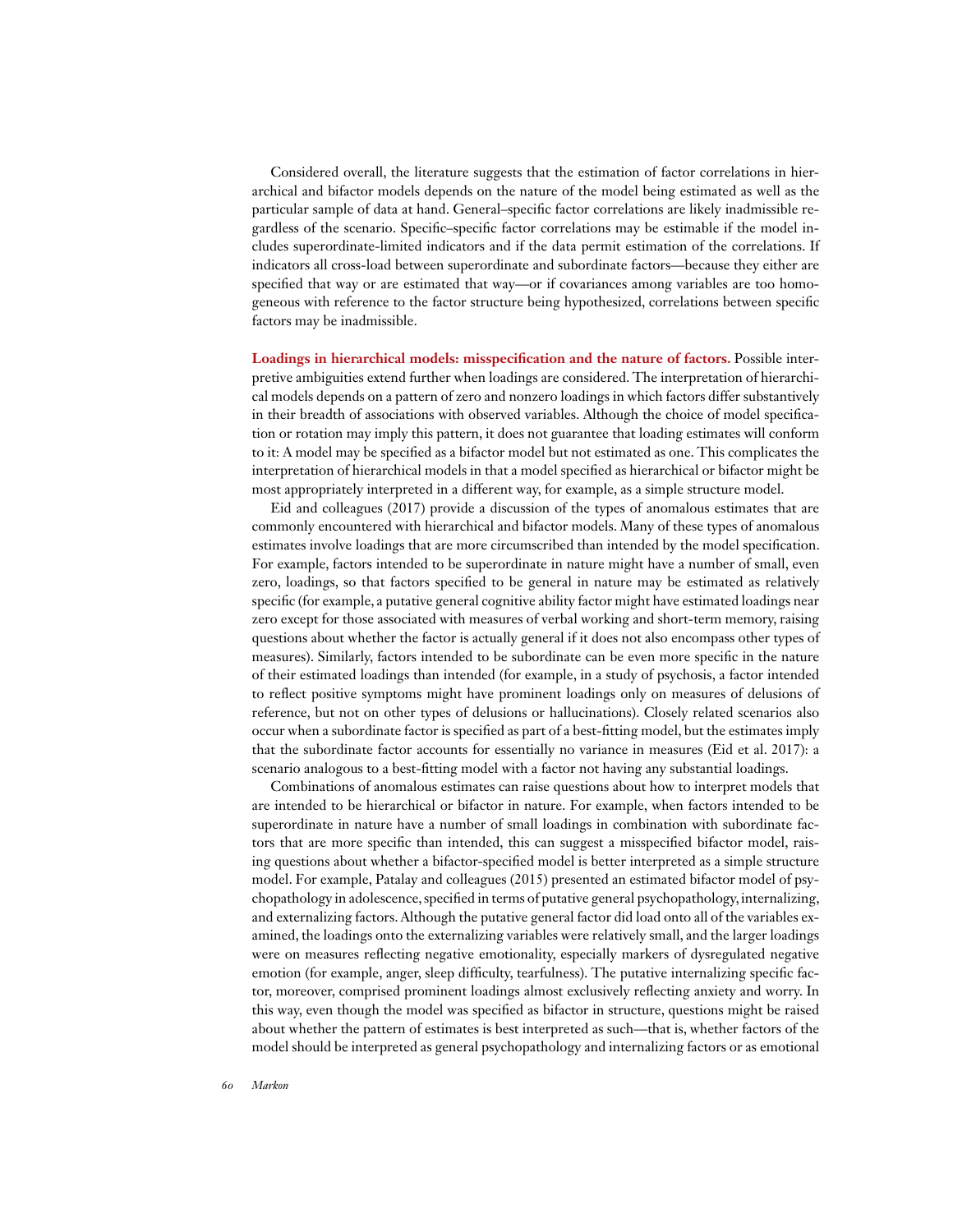dysregulation and anxiety factors. These types of scenarios create challenges of interpretation even when a confirmatory model is being specified.

Another example of the difficulties encountered in interpreting the breadth of factors occurs when loadings from a putative general factor are extremely large, to the point of being almost perfect, for example, if they are close to 1 on a standardized scale. Even if other loadings from a general factor are not small, if one of the loadings is close to 1 (for example, 0.95 or greater; see, for example, Caspi et al. 2014, Laceulle et al. 2015, Stochl et al. 2015), it suggests that the measure is interchangeable with the factor or nearly so. Although it is possible to interpret this in terms of a very strong measure of the factor, it is also plausible that the variable being reflected by the high-loading measure in question has high direct associations with other measured variables and that the whole system has been misspecified in some way.

#### **Explanations for anomalous estimates and alternative hierarchical model specifications.**

Various explanations can be offered for anomalous factor-loading estimates with hierarchical and bifactor models. When models are misspecified, estimates will tend to converge toward those that bring the predicted data likelihood closest to the data likelihood under the unknown true model (assuming maximum likelihood estimation has been used; Lv & Liu 2014, White 1982). If the specified model is relatively flexible relative to the true model but incorrect—such as when the true model is nested in a misspecified model—the misspecified estimates will come to resemble the true model as much as is possible given the model's constraints. This could explain why estimates sometimes deviate from an intended hierarchical or bifactor structure: If a simple structure true model were misspecified, for example, as a bifactor model, the estimated loadings might come to resemble those of a simple structure model. The general, superordinate factor loadings might then resemble those of a subordinate factor, and the estimated subordinate factor loadings might be even more specific than expected.

Eid and colleagues (2017) provide another explication of bifactor model misspecification based on how subordinate factors are theoretically related to superordinate factors. Arguing from the perspective of stochastic measurement theory, a framework related to classical test theory and generalizability theory, Eid and colleagues (2017) assert that traditional bifactor models can be appropriately applied only when subordinate factors are conceptually nested within superordinate factors. This would occur, for example, if subordinate factors represented samples from subordinate factor domains (such as when clinician ratings are sampled randomly from the domain of possible clinicians). Because bifactor models are often applied when subordinate and superordinate factors do not have this relationship, Eid and colleagues (2017) assert that in the literature bifactor models are often misspecified or misapplied.

Eid and colleagues (2017) propose alternative model specifications for situations in which subordinate and superordinate factors are not nested. These alternative specifications, the bifactor- (*S* − 1) model and bifactor-(*SI* − 1) model, establish one factor as a reference factor against which the subordinate factors are compared. The (*S* − 1) and (*SI* − 1) models differ in how reference factors or domains are defined vis-à-vis gold standard measures, as well as differing in the number of specific factors, but both define one factor as a reference domain that is fixed relative to the other factors. The authors argue that these specifications are more appropriate than traditional bifactor specifications for the structural modeling problems that are typically encountered in psychopathology research.

#### **MODEL EVALUATION AND COMPARISON**

As interest in hierarchical and bifactor models of psychopathology has increased, they have become standard comparators in structural modeling, especially for questions involving complex,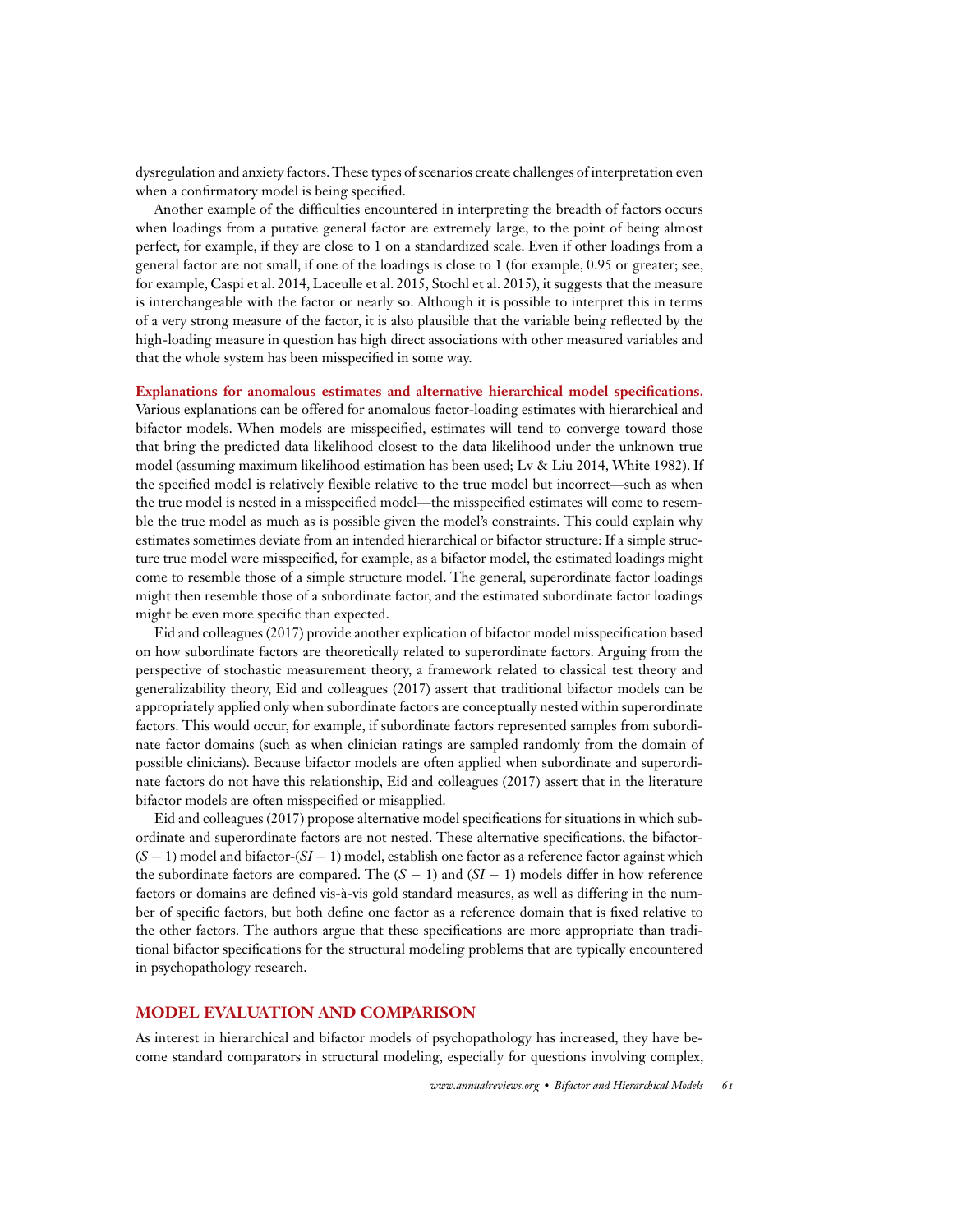multidimensional clinical constructs. This has reinforced the need for accurate inferences about the fit of different hierarchical models—relative to one another, relative to other types of models, and relative to the data—as well as leading to increased interest in methods of evaluating and selecting these types of models.

Repeated observations of anomalous estimates, such as unexpected loading patterns, in hierarchical models that otherwise appear to fit relatively well have led to questions about their selection and evaluation. For example, if a model specified as hierarchical or bifactor produces estimates that are similar to a simple structure model, why does the simple structure model not fit as well or even better if parsimony is accounted for, especially given that it would be more constrained and therefore have the advantage of using fewer degrees of freedom to attain similar estimates?

Recent work by various groups has illustrated how hierarchical models are prone to positive bias in model selection, in that typical values of model fit statistics in observed data sets overstate the models' fit at the population level (Bonifay & Cai 2017,Murray & Johnson 2013). Hierarchical and bifactor models tend to overfit to data because they are relatively flexible, such that they are generally able to fit to data sets relatively well (in the sense of producing higher likelihoods or lower residuals) regardless of population structure or theoretical plausibility (Bonifay & Cai 2017, Reise et al. 2016). This flexibility is partly accounted for by their greater number of parameters (compared with simple structure models or higher-order models), but not completely, so that many traditional model selection criteria fail to adjust for the bias, depending on the sample size and the models being compared.

Bonifay  $\&$  Cai (2017) have shown that hierarchical and bifactor confirmatory models are similar to exploratory factor models in their level of flexibility, and they are more flexible than nonhierarchical confirmatory factor models, even when the number of parameters is held constant. On average, a given bifactor confirmatory model will tend to fit to any given random data set better than a nonhierarchical confirmatory model, and it will fit almost, but not quite, as well as an exploratory factor model. This is independent of the population model, and it reflects the ability of hierarchical models to capture chance features of any given sample that might not replicate. In the sense of fit, confirmatory hierarchical and bifactor models are similar to exploratory factor models in their expansiveness.

**Figure 3** illustrates the tendency of bifactor models to fit better than other models of superordinate structure. In this example, 1,000 simulated data samples were randomly generated under one of three conditions: a correlated simple-structure population model, a bifactor population model, or an unstructured condition with essentially no model. The two structured population models were taken from estimates reported by Caspi and colleagues (2014); in the unstructured condition, data were uniformly sampled from ranges matching those of the data used in that paper, so as to randomly sample from all possible data sets. **Figure 3** provides the densities of the difference in log-likelihoods under a correlated simple-structure model and a bifactor model fit to each sample.

As is illustrated by **Figure 3**, the bifactor model fits better in terms of log-likelihood under all three conditions. On average, the bifactor model fits best when the population has a bifactor structure, but it also fits better when the population is a simple structure model. Most importantly, perhaps, it also fits better than a correlated-factors model when data are sampled without regard to any structure. This tendency of the bifactor model to flexibly fit any data set better than other models is related to the complexity of the model structure. Although in this case the number of parameters can be used to correct for the overfitting of bifactor models [using traditional information theoretic criteria, such as the Akaike information criterion (AIC) or Bayesian information criterion (BIC)], other research has shown this is not always the case (Bonifay & Cai 2017, Murray & Johnson 2013). For smaller samples and models with a similar number of parameters,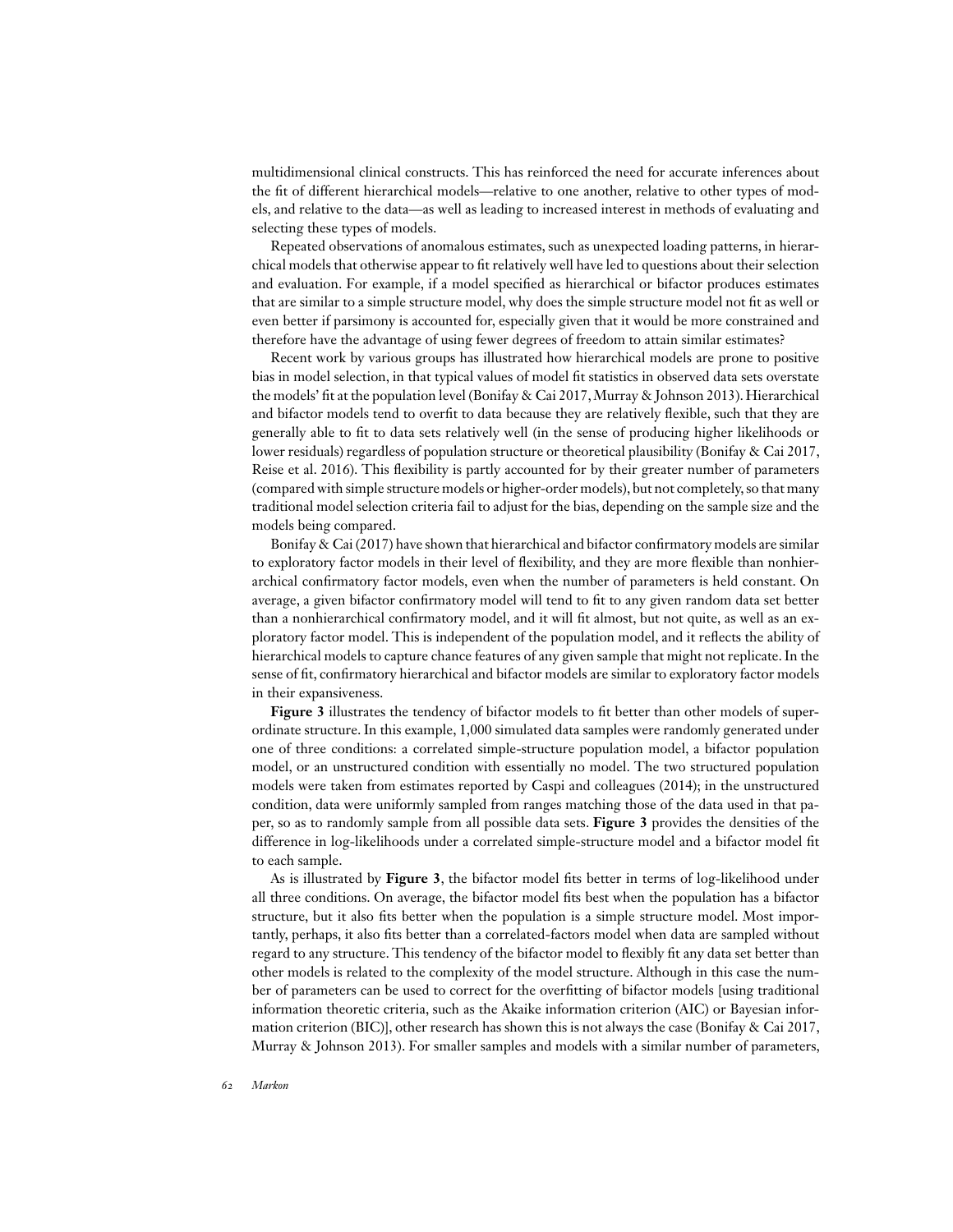

#### **Figure 3**

Density plots of the difference in log-likelihood (lnL) between bifactor and correlated simple-structure models as fit to simulated data. In this example, 1,000 simulated data samples  $(N = 250$  each) were randomly generated under a correlated simple-structure population model (simple structure), a bifactor population model (bifactor), or an unstructured condition (random). Correlated factor and bifactor models were fit to each simulated data set, and the difference in lnL was computed. The two structured population models comprised estimates reported by Caspi and colleagues (2014; models A and B′ in table 1). In the unstructured (random) condition, data were uniformly sampled from the ranges of the data used in that paper. Bifactor models tended to fit better by lnL in all conditions, even when the data had no structure. The estimated mean difference in lnL was 3.09 under a correlated-factors population, 23.86 under a bifactor population, and 4.32 across random data sets. Using the Akaike information criterion, or AIC, the expected mean difference in the two structured population conditions would be 3; using the Bayesian information criterion, or BIC, it would be 16.56.

the structural complexity of the model must also be accounted for (Bonifay & Cai 2017, Markon & Krueger 2004, Murray & Johnson 2013).

Numerous authors have noted that the greater flexibility of bifactor and other hierarchical models can be explained by means of their relationship with higher-order models. As was noted earlier, higher-order models can be reexpressed as a constrained form of hierarchical model in which direct loadings of superordinate factors onto observed variables in the hierarchical model are constrained to be proportional to a product of subordinate and superordinate factor loadings under the higher-order model. These proportionality constraints (Gignac 2016) illustrate how a parameter in one model can have a different fit value from a parameter in another model: A loading in the hierarchical model is less constrained and more flexible than a loading in the higher-order model. In this regard, parameters are not all equal; the number of parameters per se, which forms the basis of most commonly used model-selection statistics, can provide an incomplete summary of model flexibility.

Research on information theoretic inference has led to the development of ways of quantifying model flexibility above and beyond the number of parameters. In particular, work on minimum description length and normalized maximum likelihood (NML) has shown that a model's complexity can be theoretically quantified in terms of how well a model fits data in general, considered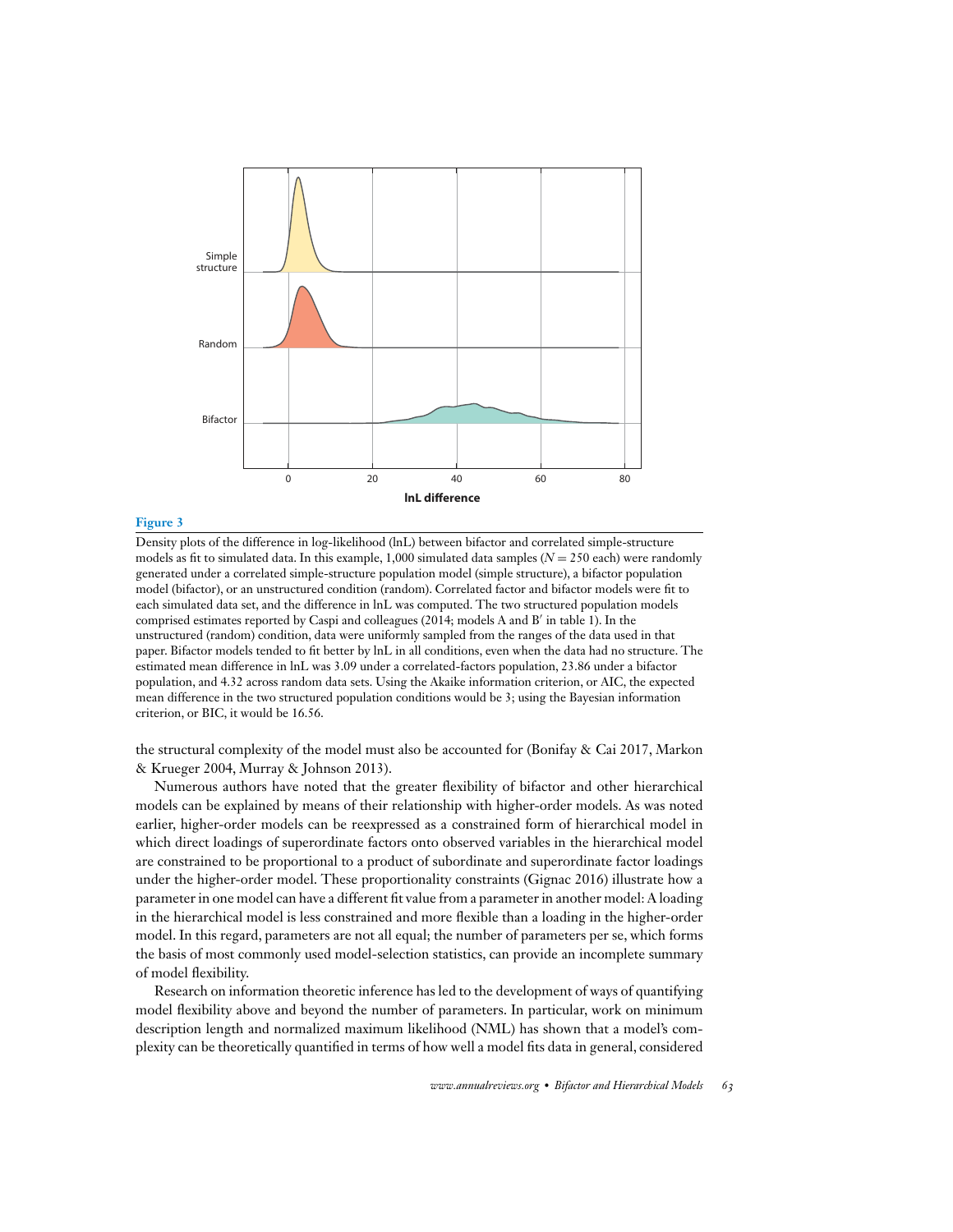over all possible data sets (Grunwald 2007, Rissanen 2007). The NML statistic, for example, quantifies a model's flexibility as the sum of the model's optimized likelihoods taken over all possible data sets; the NML itself is the maximum likelihood in the observed sample divided by this sum. Intuitively, this is sensible: A model that is more flexible will tend to fit any data set well, regardless of truth or plausibility, and it will produce greater likelihoods on average, leading to a larger likelihood sum. Therefore, NML corrects an observed sample likelihood through its general tendency to produce large likelihoods in any data set. NML is closely related to the BIC and other Bayesian fit indices (Grunwald 2007, Rissanen 2007), and can be approximated in various ways (Grunwald 2007, Nalisnick & Smyth 2017). Although not as well researched, variants of NML designed for use with other types of estimators (for example, least squares estimators) have also been explored, and similar principles have emerged (Rissanen 2003).

#### **HIERARCHICAL MODELS, COVARIATES, AND PREDICTION**

As hierarchical and bifactor models have become more ubiquitous in the literature, they have been incorporated more frequently into various longitudinal and predictive analyses as well as into models incorporating significant covariates (e.g., Greene & Eaton 2017, Kim & Eaton 2015, Martel et al. 2017, McLarnon et al. 2016). These analyses arise from the need to validate the constructs suggested by bifactor models (e.g., Kim & Eaton 2015, Martel et al. 2017), as well as from their use in variance decomposition, such as in multi-informant measurement scenarios (Bauer et al. 2013).

Hierarchical and bifactor structures pose unique challenges in longitudinal and covariate modeling due to factors in these types of models having overlapping indicators and forced orthogonality. For example, exchangeability between factor correlations and cross-loadings can mask implied correlations between predictors, which might have implications for collinearity-like effects in prediction in which uncertainty about specific effects, independent of general effects, is increased. Similarly, adding covariates can implicitly induce correlations between factors that might deidentify hierarchical and bifactor models (Koch et al. 2018).

Koch and colleagues (Koch et al. 2018) have shown that treating the factors of a bifactor model as an explanandum—that is, as being predicted by covariates—can have significant implications for identification and bias. For example, in the case in which specific and general factors are both being explained by a set of common covariates, models need to be constructed in such a way as to ensure identification because the covariates can imply correlations between the general and specific factors, which may lead to misidentification problems. As already noted, the subordinate factors of a bifactor model are best interpreted as residual factors relative to the superordinate variables; if they share covariates, this interpretation may become problematic. Even if in a bifactor measurement model different factors are treated as orthogonal, once covariates are introduced, those covariates might imply correlations between the factors that, in turn, might cause problems for model identification.

Other constraints are required even when specific factors alone are being modeled with covariates. Koch and colleagues (2018) also note that various parameter estimates, such as those of intercepts, loadings, and regression paths, can be biased when exogenous covariates are present, depending on the nature of the bifactor model. Solutions are available depending on the scenario (Koch et al. 2018), but the issues involved are not necessarily intuitive and require care to address.

One relatively understudied question is the impact of using the factors of a bifactor model as explanans, such as in predicting outcomes from bifactor variables. The complicating effects of multicollinearity on regression inferences are well known in that it increases the uncertainty of coefficient estimates, as reflected in increased standard errors and an associated loss of power. Bifactor structures raise similar issues with regard to prediction: In both cases there is the challenge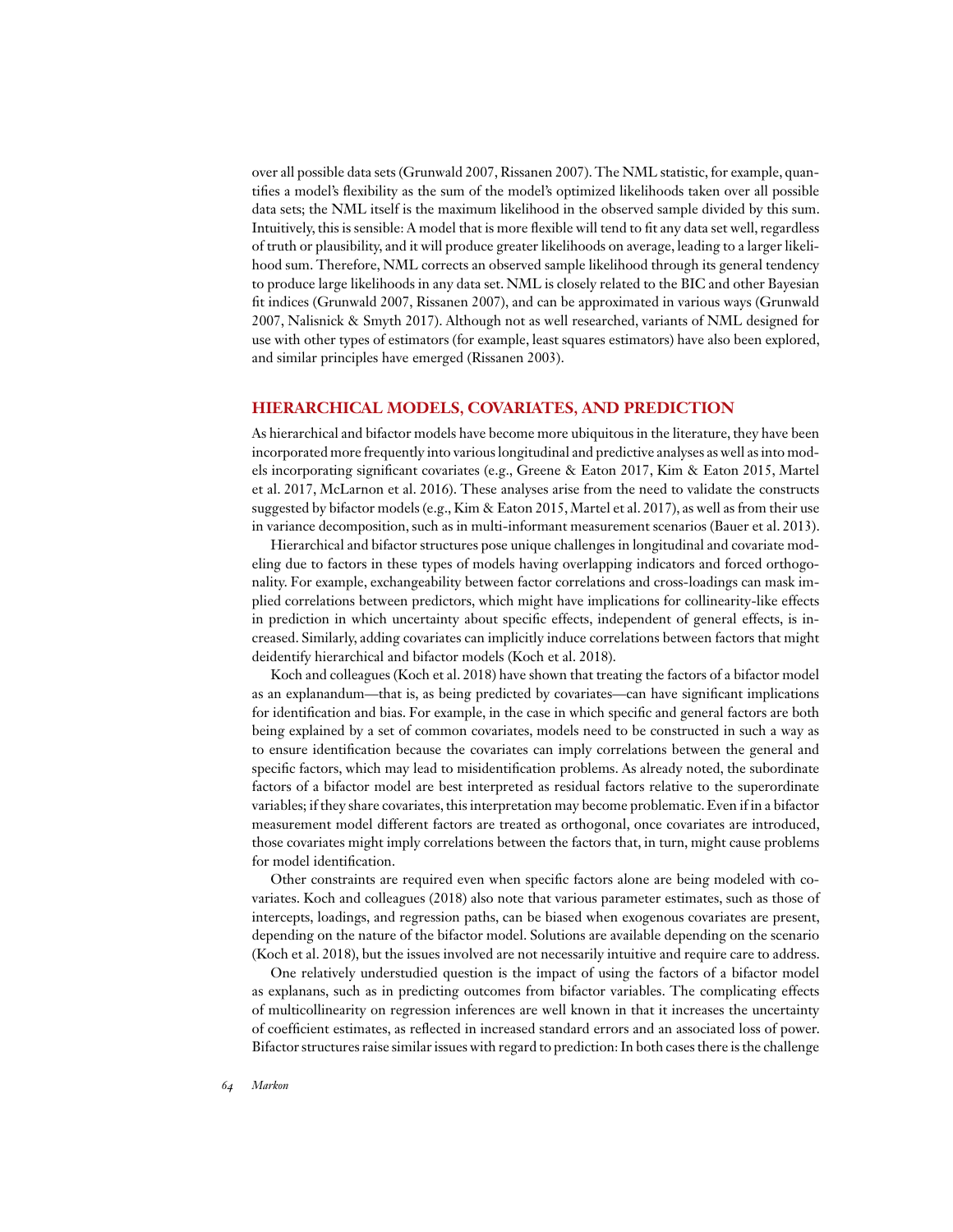of making inferences about specific residual effects net some dominant shared variance among the predictors. In the case of multicollinearity, the task is to isolate the unique residual effects of each predictor; with hierarchical models, the task is to isolate the residual effects that are nonetheless still shared among some subset of the predictors.

In some sense, the orthogonality of shared and residual factors in hierarchical models obscures potential effects on inferences about predictive and covariate effects. Although the factors are orthogonal, this orthogonality is forced and depends on a specific set of bifactor loadings, which are fallibly estimated and possibly even variant across time or subpopulations. To the extent that the loading assumptions are incorrect, unmodeled correlations between predictors might be induced, affecting conclusions about covariates and prediction, depending on the analytic scenario.

Gonzalez & MacKinnon (2018) examined power, type I errors, and bias in the case of models with mediating subordinate bifactor variables, in which specific factors have indirect predictive effects. In their simulations, the power to detect mediation increased and bias in path estimates decreased as specific and general factor loadings increased. Type I errors were generally low across conditions. However, the authors did not examine cases in which general factors might have mediating effects in addition to, or instead of, the specific factors, so it is unclear how the simultaneous presence of the two types of effects affects inferences about each. Presumably, when superordinate and subordinate factors each have independent mediating effects, disentangling them would be more challenging. Research on these types of questions is needed as interest in the criterion validity of bifactor variables increases, especially if unique associations of subordinate factors with covariates are not always evident (Martel et al. 2017).

#### **CONCLUSIONS AND RECOMMENDATIONS**

Although hierarchical and related models have been in development for more than a century (Beaujean 2015, Reise 2012) and have become ubiquitous in contemporary modeling, in many ways their properties are only beginning to be understood. Long dismissed as equivalent to other superordinate models, hierarchical and bifactor models are now recognized as distinct and having a broad range of applications and utility. These models provide decomposition of observed variance into relatively independent components at various levels of abstraction, from the general to the specific, which is fundamental to statistical modeling across many domains.

Ensuring that a model is specified as intended and interpreting a model as specified are fundamental to any modeling endeavor. However, the history of hierarchical and bifactor modeling is clouded by misunderstandings about model equivalences and the types of parameter estimates that are permissible in such models. These issues are further complicated by a surfeit of different EFA and CFA approaches to hierarchical model specification and estimation—some of which have only relatively recently been developed—as well as by issues such as empirical underidentification, in which model estimability may be sample dependent. As such, it is especially important for modelers to clarify whether a given bifactor structure is identified and specified as intended. A number of excellent resources on hierarchical model specification and identification are available (Eid et al. 2017, Green & Yang 2018, Koch et al. 2018), although further research in this area is needed, especially with hierarchical models including covariates and prediction.

The overfitting of hierarchical and bifactor models is a critical issue that has broad implications for modeling in general, well beyond hierarchical models per se. Emerging research in this area (Bonifay & Cai 2017), together with existing literature (Grunwald 2007, Rissanen 2007), indicates that the number of parameters alone cannot always be relied on as an index of model flexibility in model fit and selection statistics because model structure impacts flexibility as well. Bifactor and other hierarchical models are nearly as flexible as exploratory factor models, which are saturated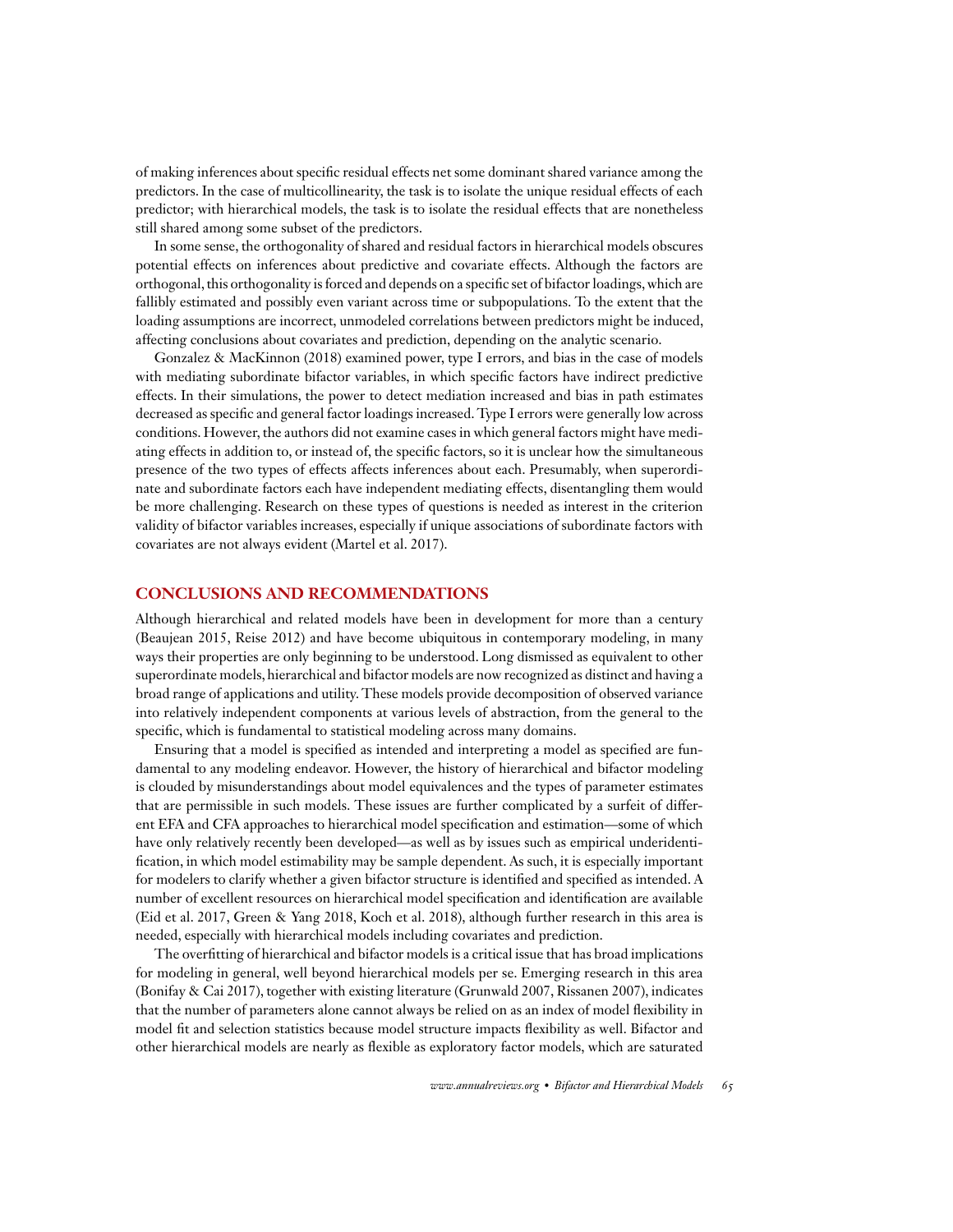in their parameters (Bonifay & Cai 2017). As a result, bifactor models tend to overfit. Therefore, researchers should exercise care in interpreting the better fit of a confirmatory bifactor model relative to another model, as generally, bifactor models will tend to fit any data set better than other confirmatory models, regardless of the population's true model.

Developments in model fit and selection are needed to adjust for bifactor model overfitting, as traditional methods based on the number of parameters alone are unlikely to entirely correct for the magnitude of overfitting. Promising alternative model selection statistics have been developed (Grunwald 2007, Rissanen 2007); although some of these are relatively challenging to compute and involve novel methods, others are more easily computable with quantities that are already routinely provided by current software (Bollen et al. 2014, Markon & Krueger 2004). Research is needed to further develop such statistics and to explicate their performance characteristics with different types of models.

One practical approach to the overfitting problem is to review the estimates obtained from bifactor model analysis in order to consider whether they are consistent with the structure intended or might be more consistent with another type of structure. The relative flexibility of bifactor models not only increases their fit in terms of likelihood but also enables bifactor specifications to capture other types of structural scenarios in terms of the estimates themselves. A presumed bifactor model might be this in name only, and it might be better characterized as a simple structure correlated-factors model or other type of structure. It is important for researchers and consumers of research to consider the possibility that even if a model is specified as bifactor in nature and fits better when adjusted for parametric complexity, a different model might be more veridical, and the parameter estimates obtained might reflect that model. In an important sense, confirmatory bifactor models are quasiexploratory in nature and should be approached as such.

#### **SUMMARY POINTS**

- 1. Bifactor and other hierarchical models represent superordinate structure in terms of orthogonal general and specific factors representing distinct, nonnested components of shared variance among indicators. This contrasts with higher-order models, which represent superordinate structure in terms of specific factors that are nested in general factors, and correlated-factors models, which represent superordinate structure in terms of correlations among subordinate factors.
- 2. Higher-order models can be approached as a constrained form of hierarchical models, in which direct relationships between superordinate factors and observed variables in the hierarchical model are constrained to equal the products of superordinate–subordinate paths and subordinate-observed variable paths.
- 3. Multiple exploratory factor analytic approaches to the delineation of hierarchical structure are available, including rank-deficient transformations, analytic rotations, and targeted rotations. Among other things, these transformations and rotations differ in the number of factors being rotated, the nature of those factors, and how superordinate factor structures are approximated.
- 4. Misspecification or underspecification of confirmatory bifactor and hierarchical models can occur for multiple reasons. Problems with model identification may occur (*a*) with specific patterns of homogeneity in estimated or observed covariances, (*b*) if factors are allowed to correlate in inadmissible ways, or (*c*) if covariate paths imply inadmissible correlations. Signs of model misspecification may be evident in anomalous estimates,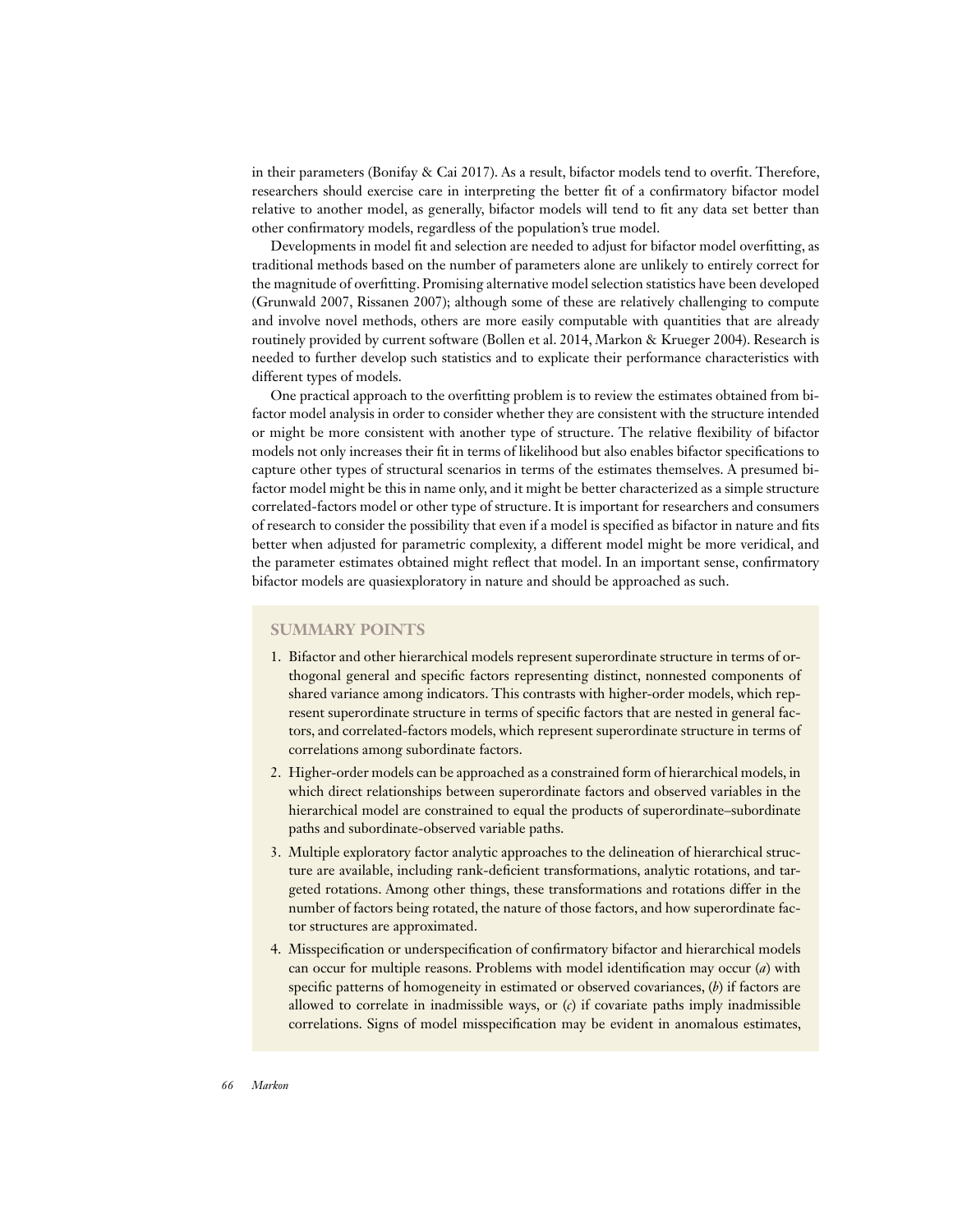such as loading estimates near boundaries, or estimates that are suggestive of other types of models.

5. Common model fit statistics can overstate the fit of bifactor models due to the tendency of bifactor and other hierarchical models to overfit to data in general, regardless of plausibility or population structure. Hierarchical models are similar to exploratory factor models in their expansiveness of fit, and, in general, they are more expansive in fit than other confirmatory models.

#### **FUTURE ISSUES**

- 1. Research is needed to determine how to best account for the flexibility of hierarchical models when comparing models and evaluating model fit, given that the relative flexibility of hierarchical models can only partly be accounted for by the number of parameters. Approaches based on minimum description length and related paradigms, such as Bayesian inference with reference priors, are promising in this regard.
- 2. More research is needed to clarify the properties of hierarchical structures when they are embedded in longitudinal models and models with covariates. As with challenges of multicollinearity in regression, parsing unique general and specific factor components of explanatory paths may be inferentially challenging in the presence of strongly related predictors, covariates, and outcomes.
- 3. More can be learned about the specification and identification of hierarchical models and the relationships between hierarchical models and other types of models, such as exploratory factor models. Similarities in overfitting patterns between exploratory and hierarchical models, approaches to hierarchical structure through bifactor rotations, and patterns of anomalous estimates that are sometimes obtained with hierarchical models, point to significant relationships between exploratory and hierarchical models. Further explication of model specification principles with hierarchical models would also help clarify the appropriate structures to consider when evaluating models.

#### **DISCLOSURE STATEMENT**

The author is not aware of any affiliations, memberships, funding, or financial holdings that might be perceived as affecting the objectivity of this review.

#### **LITERATURE CITED**

Abad FJ, Garcia-Garzon E, Garrido LE, Barrada JR. 2017. Iteration of partially specified target matrices: application to the bi-factor case. *Multivar. Behav. Res.* 52:416–29

Adcock CJ. 1964. Higher-order factors. *Br. J. Math. Stat. Psychol.* 17:153–60

- Aguado J, Luciano JV, Cebolla A, Serrano-Blanco A, Soler J, Garcia-Campayo J. 2015. Bifactor analysis and construct validity of the Five Facet Mindfulness Questionnaire (FFMQ) in non-clinical Spanish samples. *Front. Psychol.* 6:404
- Bauer DJ, Howard AL, Baldasaro RE, Curran PJ, Hussong AM. 2013. A trifactor model for integrating ratings across multiple informants. *Psychol. Methods* 18:475–93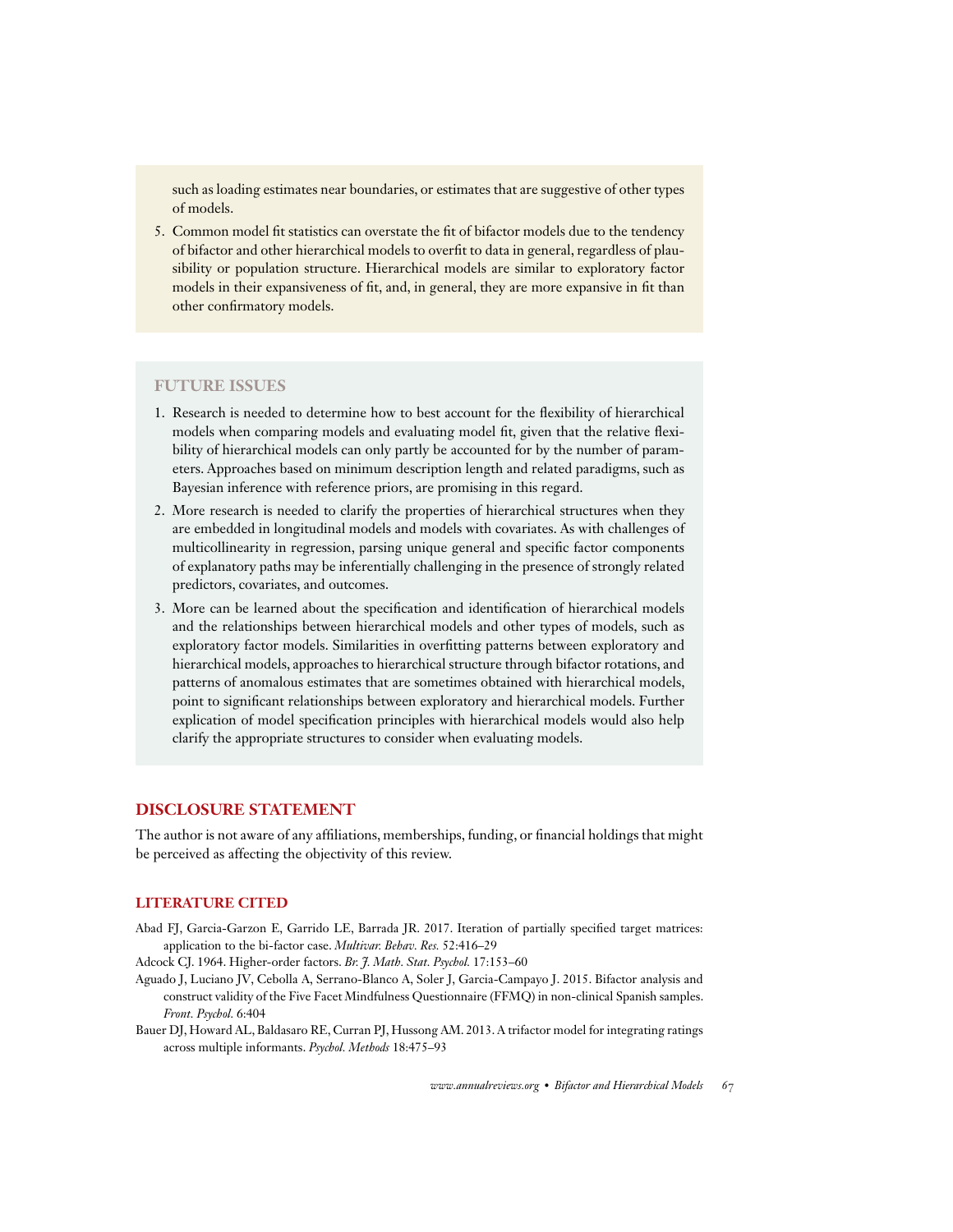- Beaujean AA. 2015. John Carroll's views on intelligence: bi-factor versus higher-order models. *J. Intell.* 3:121– 36
- Bollen KA, Harden JJ, Ray S, Zavisca J. 2014. BIC and alternative Bayesian information criteria in the selection of structural equation models. *Struct. Equ. Model.* 21:1–19

Bonifay W, Cai L. 2017. On the complexity of item response theory models. *Multivar. Behav. Res.* 52:465–84

Carroll JB, Schweiker RF. 1951. Factor analysis in educational research. *Rev. Educ. Res.* 21:368–88

- Caspi A, Houts RM, Belsky DW, Goldman-Mellor SJ, Harrington H. 2014. The p factor: one general psychopathology factor in the structure of psychiatric disorders? *Clin. Psychol. Sci.* 2:119–37
- DeMars CE. 2006. Application of the bi-factor multidimensional item response theory model to testlet-based tests. *J. Educ. Meas.* 43:145–68
- Eid M, Geiser C, Koch T, Heene M. 2017. Anomalous results in G-factor models: explanations and alternatives. *Psychol. Methods* 22:541–62
- Frisby CL, Beaujean AA. 2015. Testing Spearman's hypotheses using a bi-factor model with WAIS-IV/WMS-IV standardization data. *Intelligence* 51:79–97
- Galton F. 1883. *Inquiries into Human Faculty and its Development*. London: Macmillan
- Gignac GE. 2016. The higher-order model imposes a proportionality constraint: that is why the bifactor model tends to fit better. *Intelligence* 55:57–68
- Gonzalez O, MacKinnon DP. 2018. A bifactor approach to model multifaceted constructs in statistical mediation analysis. *Educ. Psychol. Meas.* 78:5–31
- Green S, Yang Y. 2018. Empirical underidentification with the bifactor model: a case study. *Educ. Psychol. Meas.* 78:717–36
- Greene AL, Eaton NR. 2017. The temporal stability of the bifactor model comorbidity: an examination of moderated continuity pathways. *Compr. Psychiatry* 72:74–82
- Grunwald PD. 2007. *The Minimum Description Length Principle*. Cambridge, MA: MIT Press
- Gu H, Wen Z, Fan X. 2017. Examining and controlling for wording effect in a self-report measure: a Monte Carlo simulation study. *Struct. Equ. Model.* 24:545–55
- Holzinger KJ, Harman HH. 1938. Comparison of two factorial analyses. *Psychometrika* 3:45–60
- Holzinger KJ, Swineford F. 1937. The bi-factor method. *Psychometrika* 2:41–54
- Humphreys LG. 1981. The primary mental ability. In *Intelligence and Learning*, ed. MP Friedman, JP Das, N O'Connor, pp. 87–102. New York: Plenum
- Jennrich RI, Bentler PM. 2011. Exploratory bifactor analysis. *Psychometrika* 76:537–49
- Jennrich RI, Bentler PM. 2012. Exploratory bifactor analysis: the oblique case. *Psychometrika* 77:442–54
- Kim H, Eaton NR. 2015. The hierarchical structure of common mental disorders: connecting multiple levels of comorbidity, bifactor models, and predictive validity. *J. Abnorm. Psychol.* 124:1064–78
- Koch T, Holtmann J, Bohn J, Eid M. 2018. Explaining general and specific factors in longitudinal multimethod, and bifactor models: Some caveats and recommendations. *Psychol. Methods* 23:505–23
- Krueger RF, Markon KE, Patrick CJ, Benning SD, Kramer MD. 2007. Linking antisocial behavior, substance use, and personality: an integrative quantitative model of the adult externalizing spectrum. *J. Abnorm. Psychol.* 116:645–66
- Laceulle OM, Vollebergh WAM, Ormel J. 2015. The structure of psychopathology in adolescence: replication of a general psychopathology factor in the TRAILS study. *Clin. Psychol. Sci.* 3:850–60
- Lahey BB, Applegate B, Hakes JK, Zald DH, Hariri AR, Rathouz PJ. 2012. Is there a general factor of prevalent psychopathology during adulthood? *J. Abnorm. Psychol.* 121:971–77
- Lv J, Liu JS. 2014. Model selection principles in misspecified models. *J. R. Statist. Soc. B* 76:141–67
- Mansolf M, Reise SP. 2016. Exploratory bifactor analysis: the Schmid–Leiman orthogonalization and Jennrich–Bentler rotations. *Multivar. Behav. Res.* 51:698–717
- Markon KE, Krueger RF. 2004. An empirical comparison of information-theoretic selection criteria for multivariate behavior genetic models. *Behav. Genet.* 34:593–610
- Martel MM, Pan PM, Hoffman MS, Gadelha A, do Rosário MC. 2017. A general psychopathology factor (P factor) in children: structural model analysis and external validation through familial risk and child global executive function. *J. Abnorm. Psychol.* 126:137–48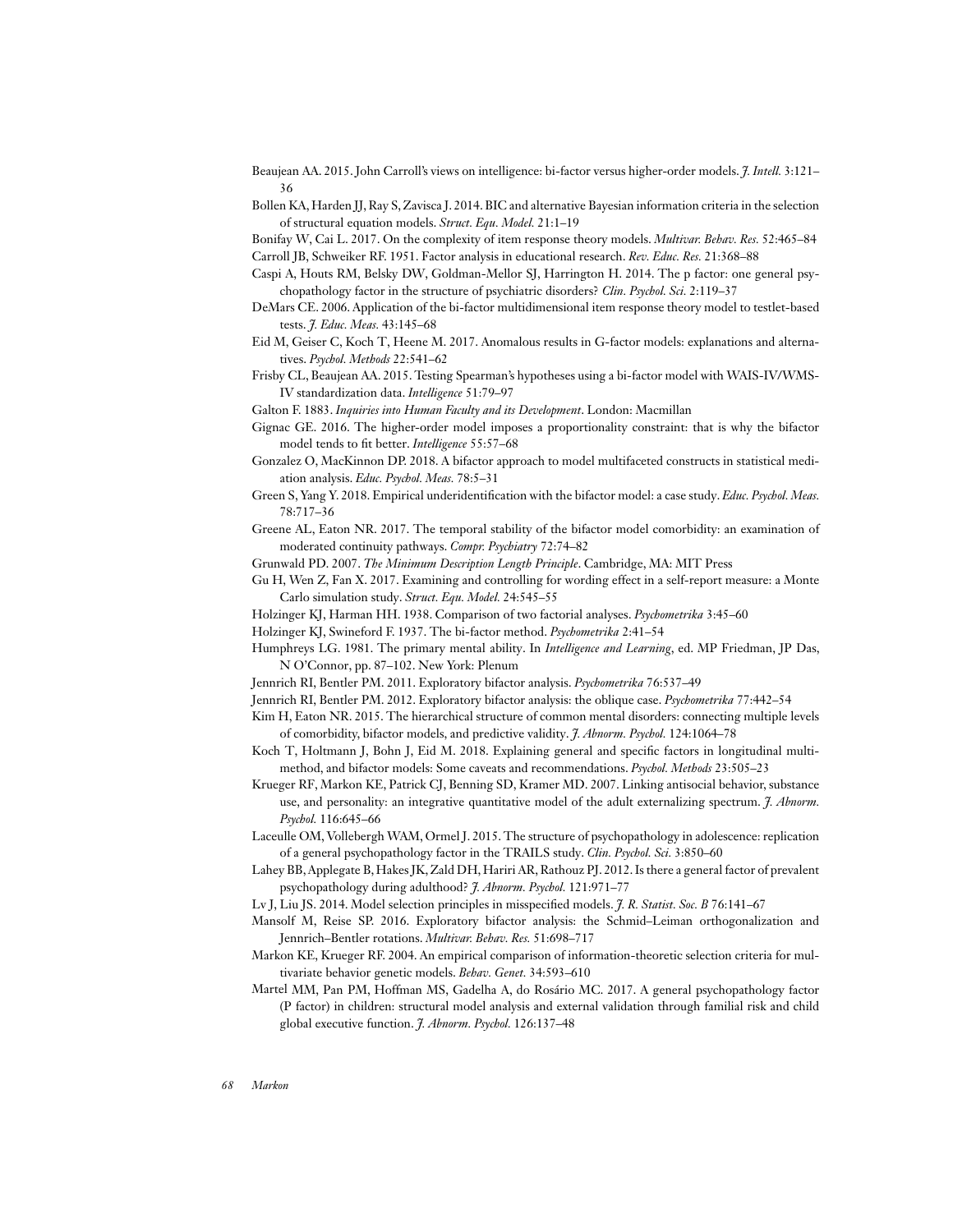- McLarnon MJ, Goffin RD, Schneider TJ, Johnston NG. 2016. To be or not to be: exploring the nature of positively and negatively keyed personality items in high-stakes testing. *J. Personal. Assess.* 98:480–90
- Murray AL, Johnson W. 2013. The limitations of model fit in comparing the bi-factor versus higher-order models of human cognitive ability structure. *Intelligence* 41:407–22
- Nalisnick E, Smyth P. 2017. Learning approximately objective priors. In *33rd Conference on Uncertainty in Artificial Intelligence, Sydney, Australia, 11–15 August 2017*, ed. G Elidan, K Kersting, pp. 355–64. Red Hook, NY: Assoc. Uncertain. Artif. Intell.
- Naragon-Gainey K, Prenoveau JM, Brown TA, Zinbarg RE. 2016. A comparison and integration of structural models of depression and anxiety in a clinical sample: support for and validation of the tri-level model. *J. Abnorm. Psychol.* 125:853–67
- Patalay P, Fonagy P, Deighton J, Belsky J, Vostanis P, Wolpert M. 2015. A general psychopathology factor in early adolescence. *Br. J. Psychiatry* 207:15–22
- Reise SP. 2012. The rediscovery of bifactor measurement models. *Multivar. Behav. Res.* 47:667–96
- Reise SP, Kim DS, Mansolf M, Widaman KF. 2016. Is the bifactor model a better model or is it just better at modeling implausible responses? Application of iteratively reweighted least squares to the Rosenberg Self-Esteem Scale. *Multivar. Behav. Res.* 51:818–38
- Reise SP, Moore TM, Haviland MG. 2010. Bifactor models and rotations: exploring the extent to which multidimensional data yield univocal scale scores. *J. Personal. Assess.* 92:544–59
- Rissanen J. 2003. Complexity of simple nonlogarithmic loss functions. *IEEE Trans. Inf. Theory* 49:476–84
- Rissanen J. 2007. *Information and Complexity in Statistical Modeling*. New York: Springer
- Schmid J, Leiman JM. 1957. The development of hierarchical factor solutions. *Psychometrika* 22:53–61
- Shevlin M, McElroy E, Bentall RP, Reininghaus U, Murphy J. 2017. The psychosis continuum: testing a bifactor model of psychosis in a general population sample. *Schizophr. Bull.* 43:133–41
- Spearman CE. 1904a. The proof and measurement of association between two things.*Am. J. Psychol.* 15:72–101
- Spearman CE. 1904b. "General intelligence," objectively determined and measured. *Am. J. Psychol.* 15:201–93
- Stochl J, Khandaker GM, Lewis G, Perez J, Goodyer IM. 2015. Mood, anxiety, and psychotic phenomena measure a common psychopathological factor. *Psychol. Med.* 45:1483–93
- Thomson GH. 1939. *The Factorial Analysis of Human Ability*. London: Univ. Lond. Press
- Thurstone LL. 1944. Second-order factors. *Psychometrika* 9:71–100
- Tomas JM, Oliver A. 1999. Rosenberg's Self-Esteem Scale: two factors or method effects. *Struct. Equ. Model.* 6:84–98
- Waller NG. 2018. Direct Schmid–Leiman transformations and rank-deficient loadings matrices. *Psychometrika* 83:858–70
- Wherry RJ. 1959. Hierarchical factor solutions without rotation. *Psychometrika* 24:45–51
- Wherry RJ, Winer BJ. 1953. A method for factoring large numbers of items. *Psychometrika* 18:161–79
- White H. 1982. Maximum likelihood estimation of misspecified models. *Econometrica* 50:1–25
- Witthöft M, Fischer S, Jasper F, Rist F, Nater UM. 2016. Clarifying the latent structure and correlates of somatic symptom distress: a bifactor model approach. *Psychol. Assess.* 28:109–15
- Yung Y-F, Thissen D, McLeod LD. 1999. On the relationship between the higher-order factor model and the hierarchical factor model. *Psychometrika* 64:113–28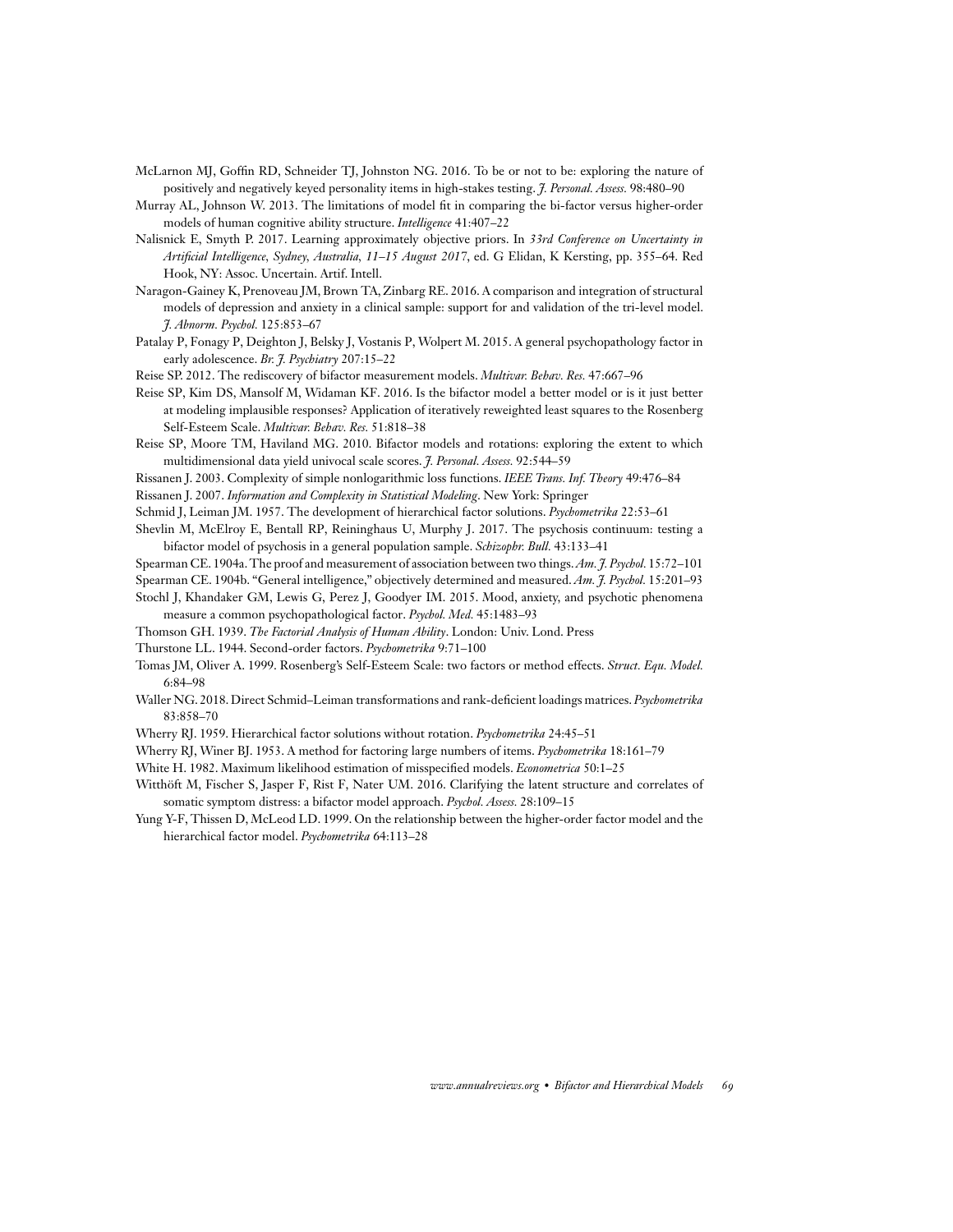

**Annual Review of Clinical Psychology**

Volume 15, 2019

## **Contents**

| Positive Psychology: A Personal History                                                                                                                                       |
|-------------------------------------------------------------------------------------------------------------------------------------------------------------------------------|
| History of Psychopharmacology                                                                                                                                                 |
| Bifactor and Hierarchical Models: Specification, Inference,<br>and Interpretation                                                                                             |
| The Utility of Event-Related Potentials in Clinical Psychology                                                                                                                |
| An Active Inference Approach to Interoceptive Psychopathology                                                                                                                 |
| Implicit Cognition and Psychopathology: Looking Back and Looking<br>Forward<br>Bethany A. Teachman, Elise M. Clerkin, William A. Cunningham,                                  |
| The MMPI-2-Restructured Form (MMPI-2-RF): Assessment of<br>Personality and Psychopathology in the Twenty-First Century<br>149                                                 |
| Normal Versus Pathological Mood: Implications for Diagnosis                                                                                                                   |
| The Role of Common Factors in Psychotherapy Outcomes                                                                                                                          |
| One-Session Treatment of Specific Phobias in Children: Recent<br>Developments and a Systematic Review<br>Thompson E. Davis III, Thomas H. Ollendick, and Lars-Göran Öst  233  |
| Augmentation of Extinction and Inhibitory Learning in Anxiety and<br>Trauma-Related Disorders<br>Lauren A.M. Lebois, Antonia V. Seligowski, Jonathan D. Wolff, Sarah B. Hill, |